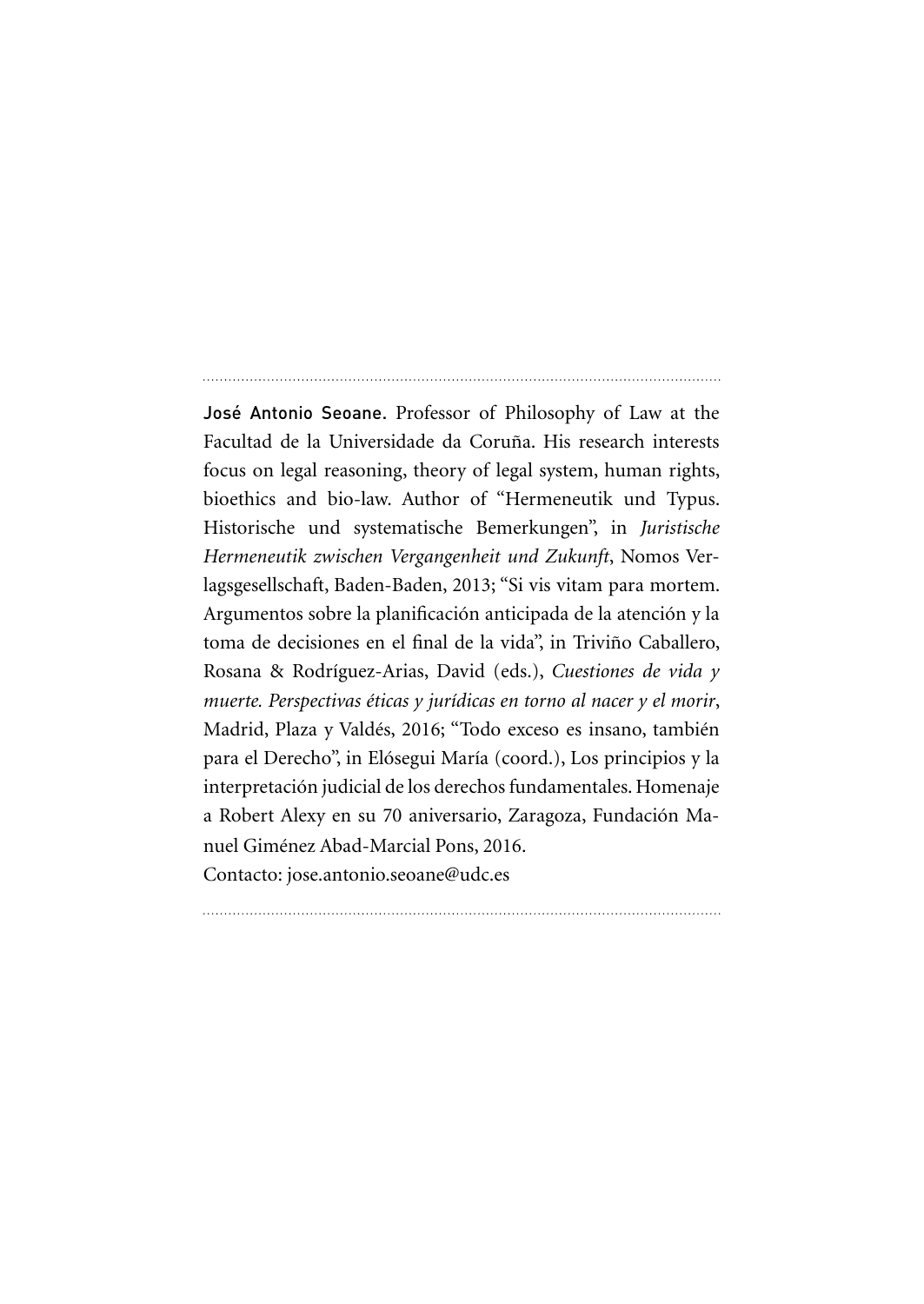# **IMPROVING BIOETHICAL DECISION-MAKING WITH A LITTLE HELP FROM LEGAL ARGUMENTATION**

DOI: 1017450/160107

José Antonio Seoane

Universidade da Coruña

Reception date 10<sup>th</sup> February 2015; acceptance date 8<sup>th</sup> April 2016. This article is developed within a project research held at the Faculty of Law, Universidade da Coruña. This paper is a result of the research project *"The discourse of Biorights. Philosophical and Legal Foundations, Features and Implementation"* (reference number DER2014-52811-P), funded by the Spanish Ministry of Economy and Competitiveness.

## **Abstract**

The most appropriate method for clinical decision-making is deliberation. The deliberative procedure aims to achieve wise and prudent decisions about health care taking into account facts, values and norms. Since deliberative reasoning is shared by healthcare professions, ethics and law, this paper introduces the structure and features of the bioethical deliberative procedure and suggests to improve it with some contributions from legal science and theories of argumentation.

# **Keywords**

Bioethics, clinical decision-making, deliberation, legal argumentation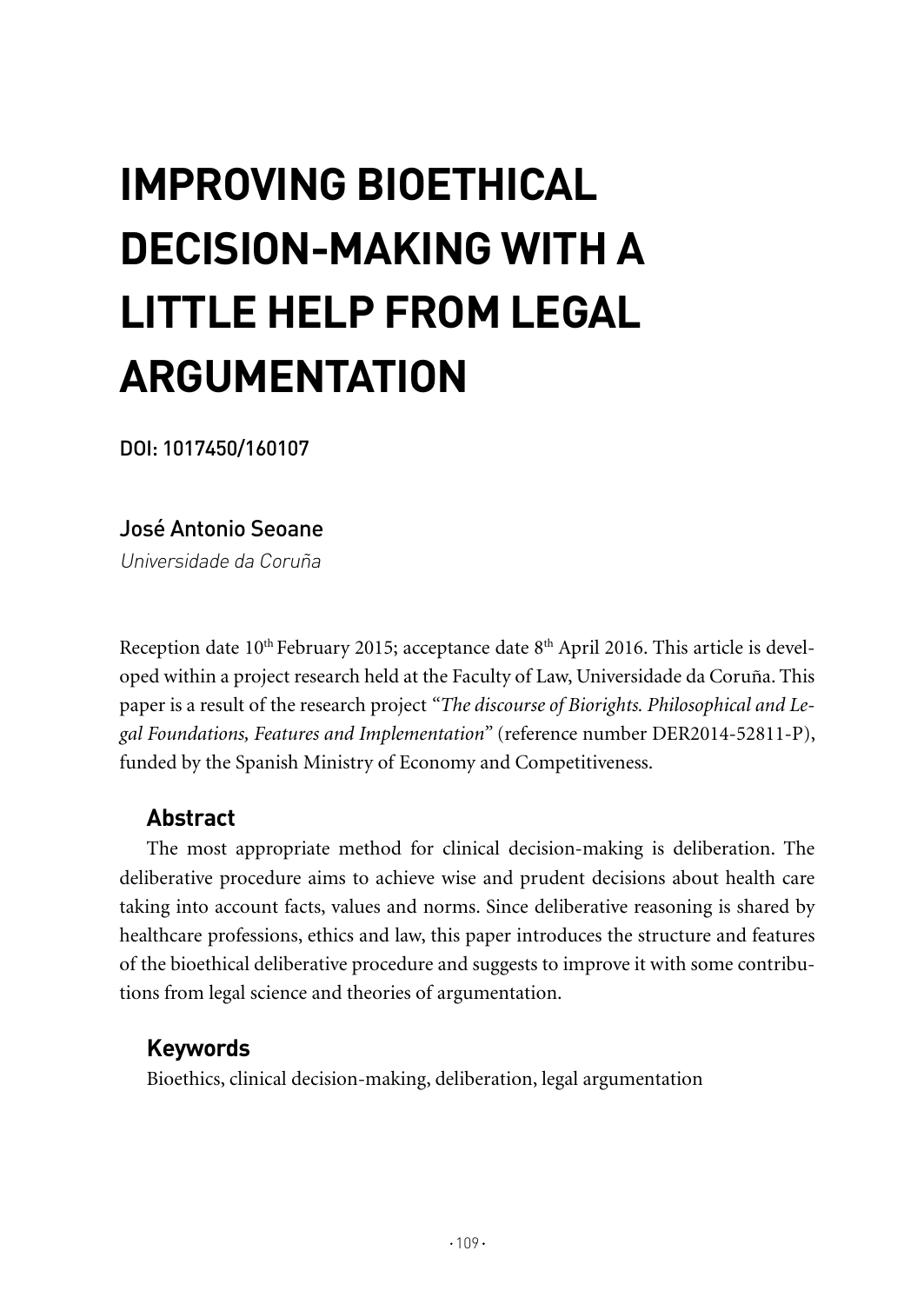### **Resumen**

El método más adecuado para la toma de decisiones biomédicas es la deliberación. El procedimiento deliberativo pretende alcanzar decisiones prudentes y razonables tras tomar en consideración hechos, valores y normas. Al ser la racionalidad deliberativa un rasgo compartido por las profesiones asistenciales, la ética y el derecho, el presente artículo expone la estructura y las características del método bioético deliberativo y propone mejorarla mediante algunas contribuciones de la ciencia jurídica y las teorías de la argumentación.

## **Palabras clave**

Argumentación jurídica, bioética, deliberación, toma de decisiones clínicas

Healthcare decision-making is guided by different methods, $^1$  especially casuistry $^2$ and principialism.3 The former stresses the ethical relevance of cases as guidelines and the latter develops a set of norms by means of specification, although it has been claimed that balancing in ethical deliberation is more effective and accurate approach to bioethical conflicts than those.<sup>4</sup> Furthermore, from a broader political and ethical perspective deliberation and deliberative democracy have been considered the most promising theories to deal with bioethical problems.<sup>5</sup>

A wise and prudent decision is the purpose of the deliberative reasoning. Due to its ability to harmonize the different elements involved in healthcare decision-making (facts, values and norms) deliberation has been deemed the method of medical ethics6 leading to the development of a deliberative procedure<sup>7</sup> that has been widely adopted by bioethics committees.

5. See A. Gutmann, D. Thompson, "Deliberating about Bioethics", in *Hastings Center Report*, 27, 1997, pp. 38-41.

<sup>1.</sup> See J. Sugarman, D. P. Sulmasy, *Methods in Clinical Ethics*, Georgetown University Press, Washington D.C., 2010. 2. See A.R. Jonsen, M. Siegler, W. J. Winslade, *Clinical Ethics. A Practical Approach to Ethical Decisions in Clinical Medicine*,

McGrawHill, New York, 2010.

<sup>3.</sup> See T. L. Beauchamp, J.F. Childress, *Principles of Biomedical Ethics*, Oxford University Press, New York, 2013.

<sup>4.</sup> See J. P. DeMarco, P. J. Ford, "Balancing in Ethical Deliberation: Superior to Specification and Casuistry", in *Journal of Medicine and Philosophy*, 31, 2006, pp. 483-497.

<sup>6.</sup> See D. Gracia, "La deliberación moral: el método de la ética clínica", in *Medicina Clínica*, 117, 2001, pp. 18-23.

<sup>7.</sup> See ibid.; D. Garcia, "Ethical Case Deliberation and Decision Making", in *Medicine, Health Care and Philosophy*, 6, 2003, pp. 227-233; D. Gracia, J. J. Rodríguez Sendín (dir.), *Guías de Ética en la práctica médica 2. Ética en cuidados paliativos*, Fundación de Ciencias de la Salud, Madrid, 2006; D. Gracia, "Teoría y práctica de la deliberación moral", in L. Feito, D. Gracia, M. Sánchez (eds.), *Bioética: el estado de la cuestión*, Triacastela, Madrid, 2011, pp. 101-154.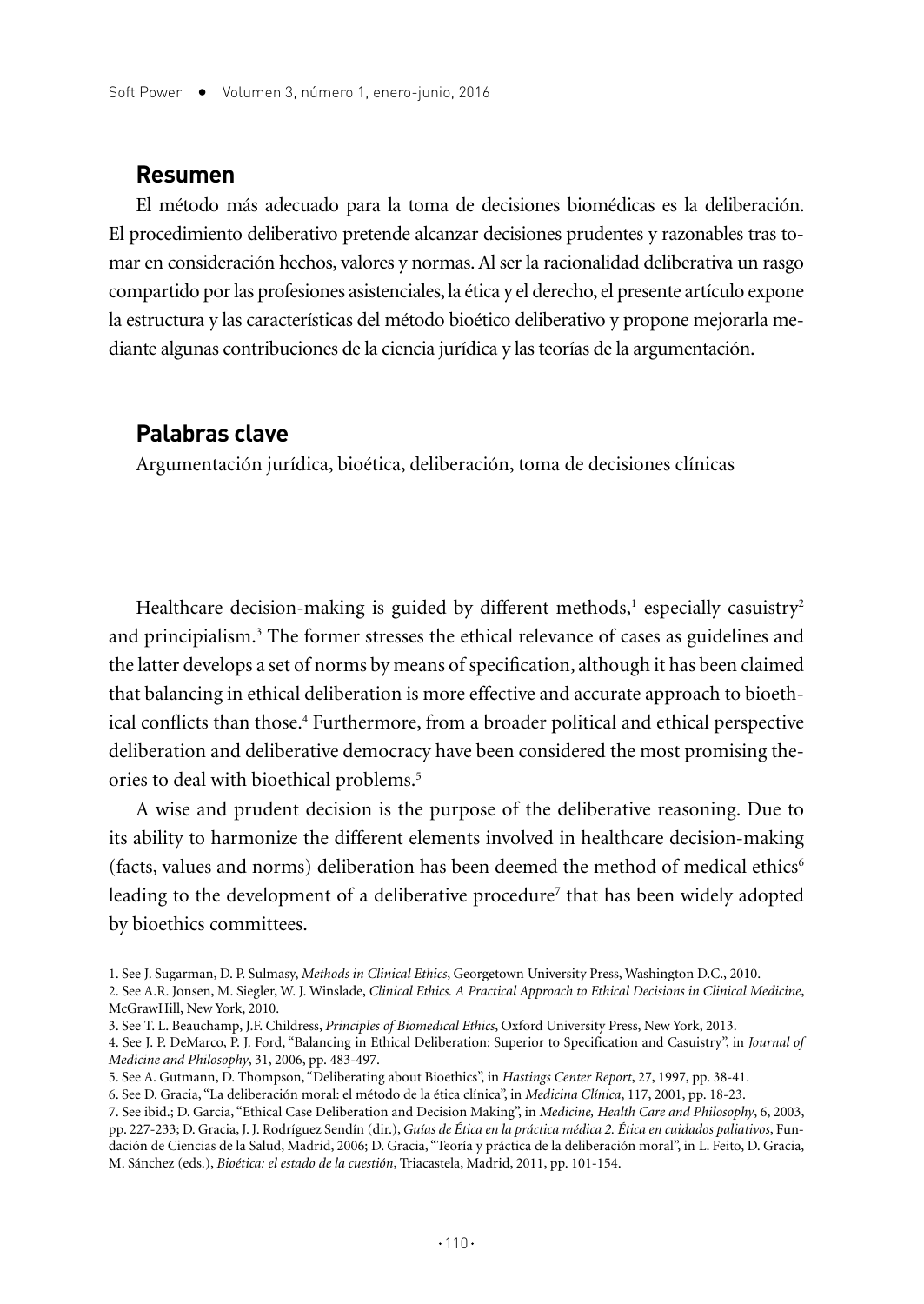Since deliberative reasoning is shared by healthcare professions, ethics and law makes sense to complete deliberative procedure with some contributions of legal science and legal argumentation theories. Thus, this paper aims to theoretically explain how deliberation works in healthcare decision-making and how legal argumentation improves the deliberative procedure in its structure, foundations and implementation. Firstly, I describe the features and levels of a deliberative method for bioethics. Secondly, I characterise deliberative reasoning and explain its relation to bioethics. Thirdly, after this descriptive approach I develop a critical assessment of the method using some contributions of hermeneutics and theories of argumentation. Finally, I present a revised and updated version of the deliberative procedure for bioethical decision-making.

## **The deliberative method**

## General features

The deliberative method has brought a change in the language of bioethics, in that the original language of ethics was neither one of principles nor of rights, but rather one of values, one that is richer and more complex, flexible and even ecological. This leads us to consider that deliberation is not only a method for ethics or bioethics, but for practical reasoning in general, which is tantamount to say for human reasoning as a whole.<sup>8</sup>

The deliberative method rejects theoretical fundamentalism and pragmatism of decisionism. Its adoption as a procedure means abandoning the four bioethical principles theory, which is a simplification of the wealth and variety of moral reality. Decision-making is not a mechanical task that consists of establishing a hierarchy of principles and determining their order of priority in a given situation, and thus the deliberative method seeks to distance itself from an *a priori* rationality and creation of hierarchies that only do any exercise of prudence a futile one.<sup>9</sup>

<sup>8.</sup> See D. Gracia, "Prólogo a la segunda edición", in D. Gracia, *Procedimientos de decisión en ética clínica*, Triacastela, Madrid, 2007, pp. 1-8; Id., "Teoría y práctica de la deliberación moral", p. 120. 9. See ibid., pp. 6-7.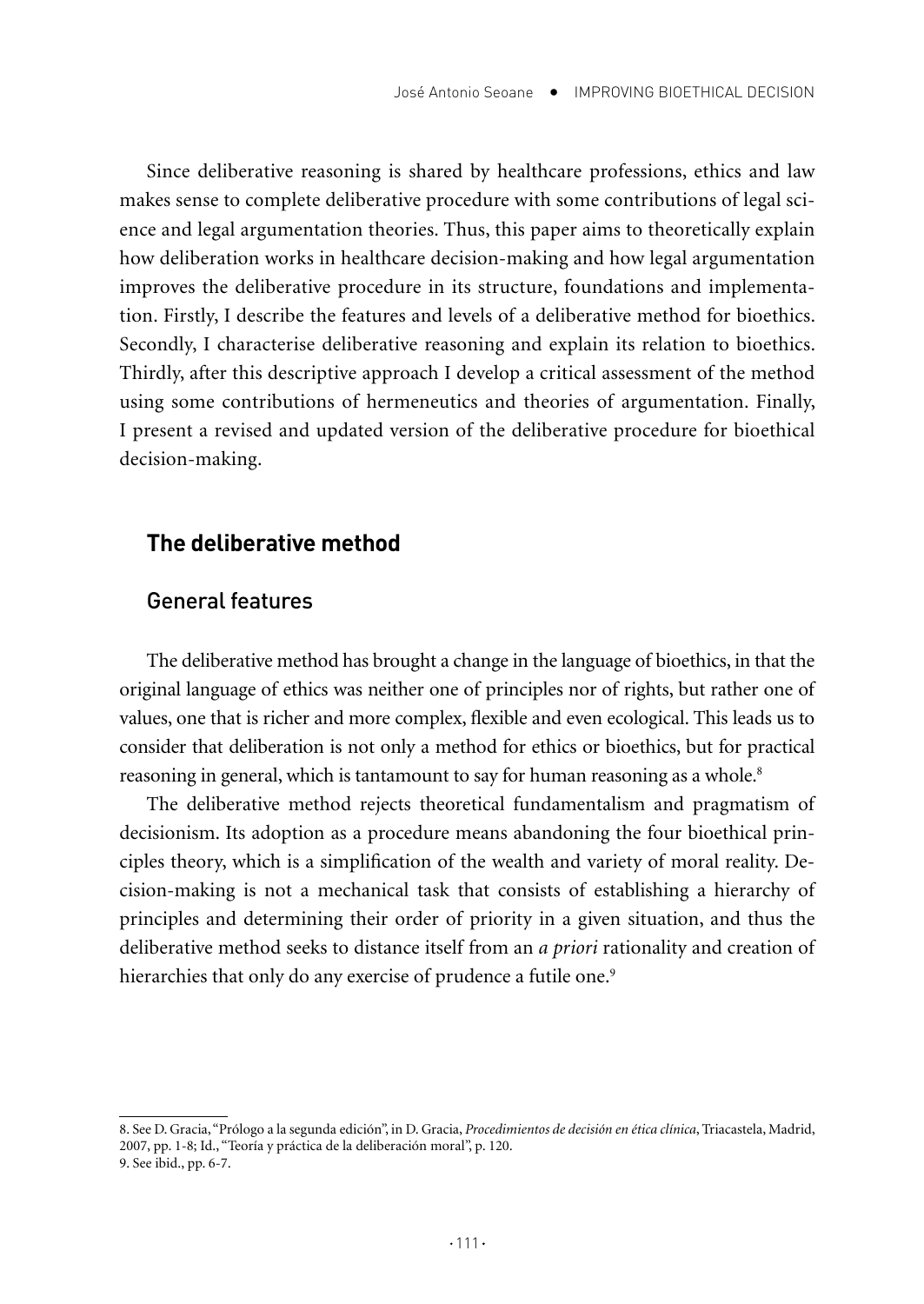The principles used in the initial version of the deliberative method $10$  have been replaced by values,<sup>11</sup> accompanied by facts, duties and norms.<sup>12</sup> The current version provides grounds for the method's meaning and characteristics, defines five steps in the argumentative process and includes a detailed theoretical reflection on deliberation presented in three orders: (1). Biological or anthropological: human being as *animal deliberans*; (2). Logical: deliberation as method for dialectical reasoning; and (3). Ethical or moral, which is about deliberation in three internally, related spheres: facts, values and duties.<sup>13</sup>

## Structure

The deliberative procedure as a tool in biomedical decision-making is thus structured as follows14:

- I. Deliberation on *facts*.
	- 1. Presentation of the case.
	- 2. Deliberation of the case facts:
		- a. What is the situation? (Diagnosis).
		- b. How is it going to evolve? (Prognosis).
		- c. What can be done? (Treatment).
- II. Deliberation on *values*.
	- 3. Identification of the ethical problems presented by the case.
	- 4. Choice of the moral problem to be discussed.
	- 5. Determination of the values in conflict.
- III. Deliberation on *duties*.
	- 6. Identification of the extreme courses of action.
	- 7. Search for intermediate courses of action.
	- 8. Choose the optimal course of action.
- IV. Test of the *consistency* of the decision.
	- 9. Test of legality.

14. See ibid., p. 125.

<sup>10.</sup> See D. Gracia, *Procedimientos de decisión en ética clínica*, Eudema, Madrid, 1991.

<sup>11.</sup> See D. Gracia, "Prólogo a la segunda edición"; in D. Gracia, *Valor y precio*, Triacastela, Madrid, 2013.

<sup>12.</sup> See D. Gracia, J. J. Rodríguez Sendín (dir.), *Guías de Ética en la práctica médica 2. Ética en cuidados paliativos*; D. Gracia, J. J. Rodríguez Sendín (dir.), *Guías de Ética en la práctica médica 6. Retos éticos en Atención Primaria*, Fundación de Ciencias de la Salud, Madrid, 2012.

<sup>13.</sup> See D. Gracia, "Teoría y práctica de la deliberación moral", pp. 108-124.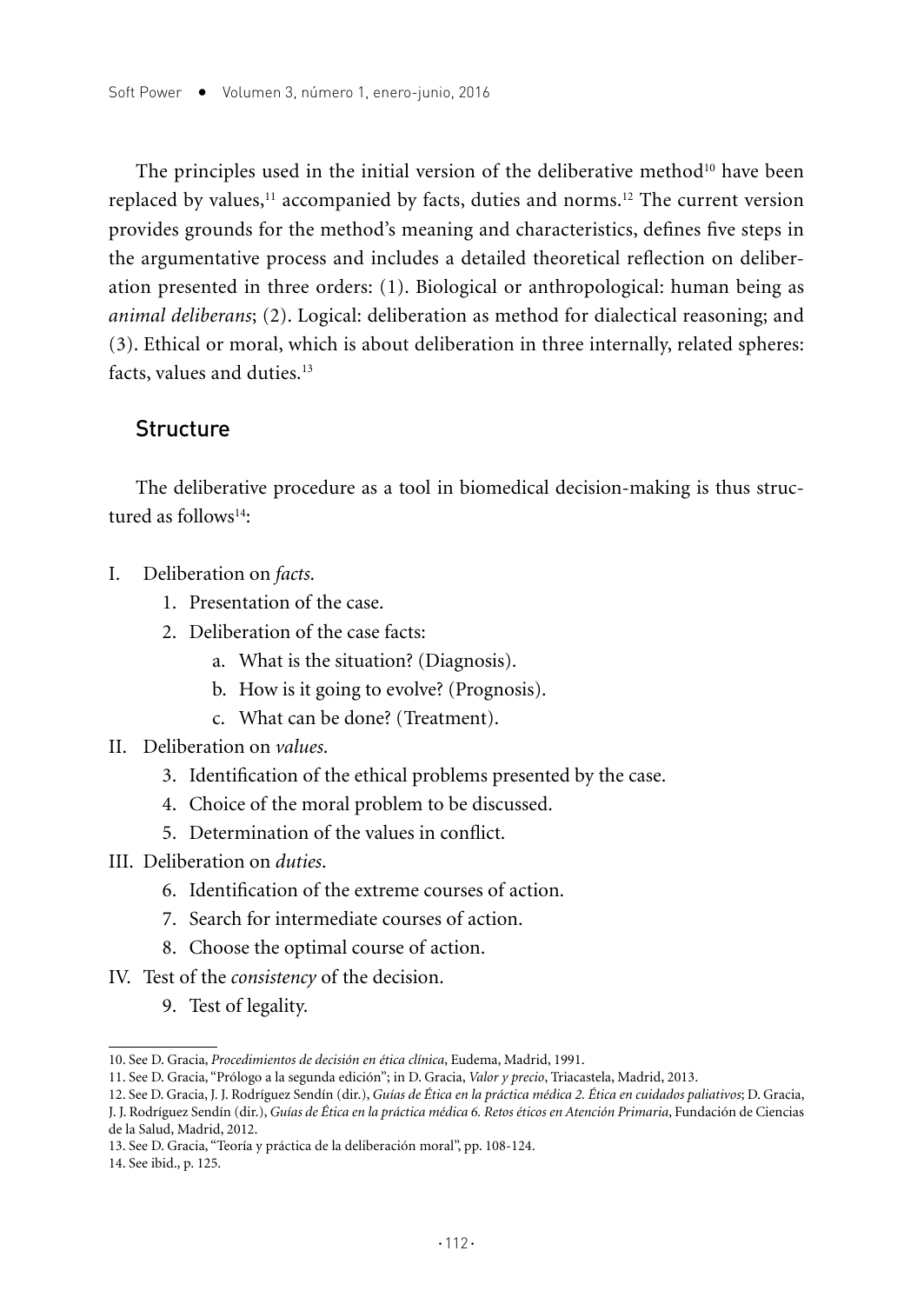10.Test of publicity.

11.Test of time.

V. Making the *final* decision.

## **Deliberation and bioethics**

The deliberative procedure used by bioethics committees is characterised by a series of features that explain the reason for its existence, structure and functioning.

Biomedical decision-making has to be based on a method, since ethical issues cannot simply be ignored or dealt with intuitively, and neither clinical experience, the dictates of conscience, common sense or even imitation are in themselves sufficient. What is needed is a process for identifying, analysing and deliberating on the facts, values, rights and norms involved in healthcare practice, one that provides a rational justification for the decisions.

Deliberation is a method, i.e. a way, to reach a decision (*metá*, towards; *hodós*, road). The deliberative method provides a stable and systematic criterion for rational decision-making, free from the vagaries of chance and *ad hoc* choices. It is, however, purely instrumental in achieving a greater end, this being a prudent and wise decision that can provide a solution for a real case.

The deliberative procedure is more than just a method for biomedical decision-making; it is an instance of the conception of bioethics as civil ethics.15 Deliberation is the logic of daily life,<sup>16</sup> a pedagogical tool for each person's life and for building our society<sup>17</sup> that lies at the heart of ethics, politics and practical philosophy.18

Deliberation is the mode of knowledge that characterises practical reason, in which there is no room for apodictic or demonstrative knowledge, only probable knowledge.<sup>19</sup> The method is deliberative since it is a form of practical reason in the rhetorical sense, as a deliberative genre<sup>20</sup> that seeks to recommend the best alternative by combining

<sup>15.</sup> See D. Gracia, "Moral Deliberation: the Role of Methodologies in Clinical Ethics", in *Medicine, Health Care and Philosophy*, 4, 2001, p. 230; D. Gracia, "The foundations of medical ethics in the democratic evolution of modern society", in C. Viafor (ed.), *Clinical Bioethics. A Search for Foundations*, Springer, Dordrecht, 2005, pp. 33-40.

<sup>16.</sup> See D. Gracia, "La deliberación moral", in *Boletín de la Academia Chilena de Medicina*, 38, 2001, pp. 30-31.

<sup>17.</sup> See D. Gracia, "Teoría y práctica de la deliberación moral", pp. 108-113.

<sup>18.</sup> See D. Gracia, "La deliberación moral", pp. 30-32.

<sup>19.</sup> See Aristotle, *Nicomachean Ethics*, Hackett, Indianapolis, 1999.

<sup>20.</sup> See Aristotle, *Art of Rhetoric*, Harvard University Press, Cambridge (Mass.), 1926, 1358b, pp. 7-9.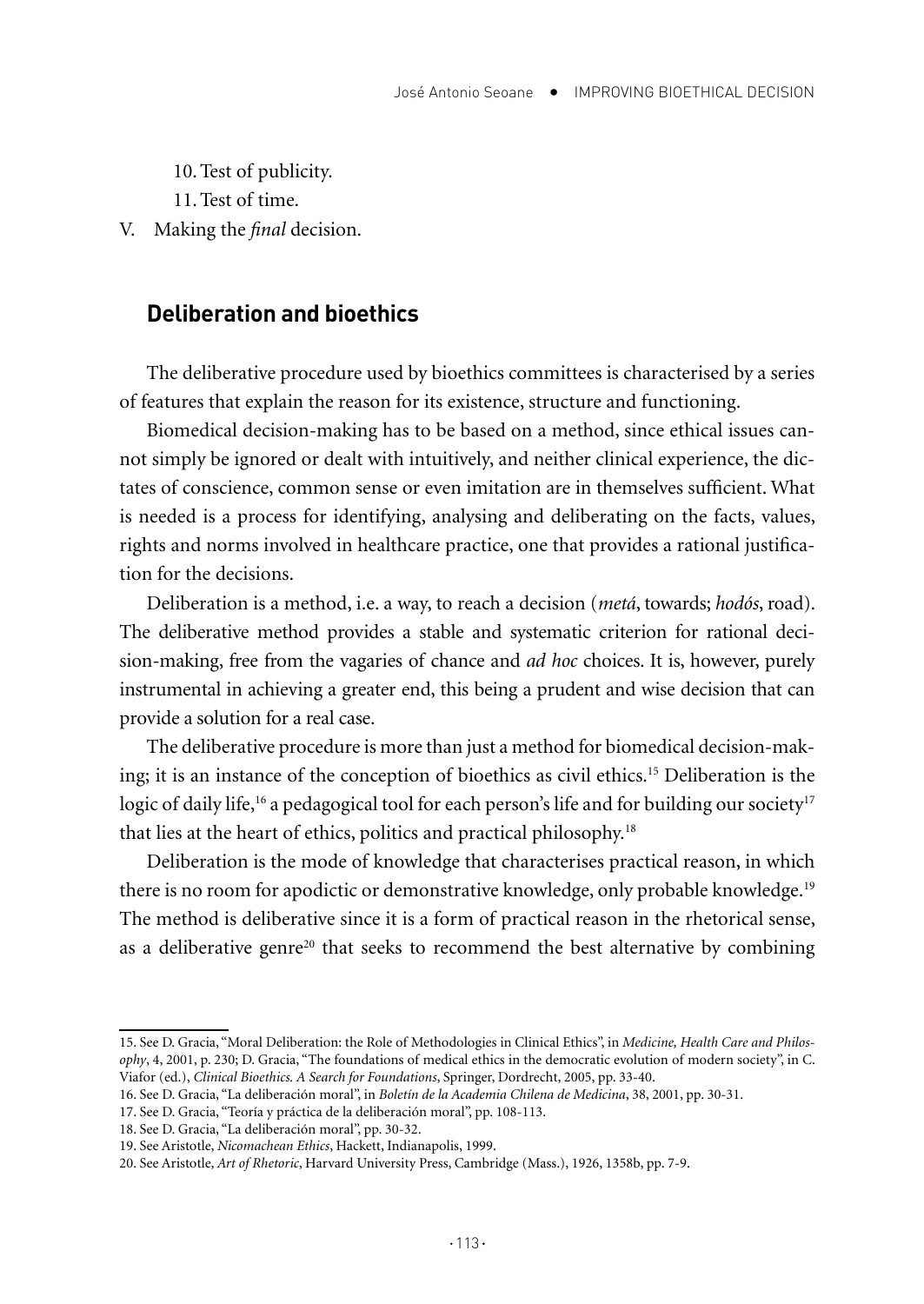rhetoric and dialectics,<sup>21</sup> and in the ethical sense as the practice of prudence and balancing conditions surrounding a decision, before acting.<sup>22</sup>

There are no *a priori* solutions, nor a science or *techné* of practical reasoning for clinical cases.23 The deliberative method is prudential: it pertains to the sphere of dialectics and requires prudence, understood as both an intellectual virtue and practical wisdom.<sup>24</sup> Between the certainty of apodictic knowledge and mere opinion, prudent deliberation reconciles what is general with what is unique, seeking to establish the fair middle point.<sup>25</sup> It is a creative process for knowledge<sup>26</sup> that flexibly adjusts the general framework to fit the peculiarities of each new case, which always differs in one way or another from all previous cases.<sup>27</sup>

Although the final decision is made after a conflict of values has been identified, the deliberative method itself seeks to establish harmony rather than conflict. The conflict is only irresolvable when radical approaches are involved, whilst the aim of prudent and wise decisions is to apply both positive values to the greatest possible extent at the same time. Conflict lies in reality, not in the method. The healthcare professional (Level I) is experiencing a conflict that committee expresses using the language of values (Level II), before deliberating and dissolving this conflict of values and duties with the best possible solution (optimization: level III) for the initially conflicting values.

The deliberative method is problematic rather than dilemmatic. It does not simply identify two desirable options, since reducing deliberation to extreme courses of action is a falsification of reality, which is always more complex and displays a variety of intermediate possibilities.28 However, although extreme courses of action are not desirable, since they prevent the implementation of one positive value and the ethically optimal decision, identifying them does provide us with the ethical boundaries of the decision.

The problematic nature of this method separates it from dogmatism and the thesis of one right answer, both from a logical perspective, as a result of its connection with

<sup>21.</sup> See D. Gracia, "La deliberación moral", p. 42.

<sup>22.</sup> See Aristotle, *Nicomachean Ethics*, 1140a25-b5; D. Gracia, "La deliberación moral", pp. 29-45.

<sup>23.</sup> See Aristotle, *Nicomachean Ethics*, 1104a, pp. 3-8.

<sup>24.</sup> See Aristotle, *Nicomachean Ethics*, 1140a23-1140b34.

<sup>25.</sup> See P. Aubenque, *La prudence chez Aristotes*, Presses Universitaires de France, Paris, 1963, p. 64.

<sup>26.</sup> See D. Gracia, "La deliberación moral", p. 42.

<sup>27.</sup> See D. Gracia, "Deliberation and Consensus", in R. Chadwick, H. ten Have and E.M. Meslin (eds.), *The SAGE Handbook of Health Care Ethics: Core and Emerging Issues*, SAGE, Los Angeles/London/New Delhi/Singapore/Washington DC, 2011, p. 86.

<sup>28.</sup> See D. Gracia, "Deliberation and Consensus", pp. 92-93.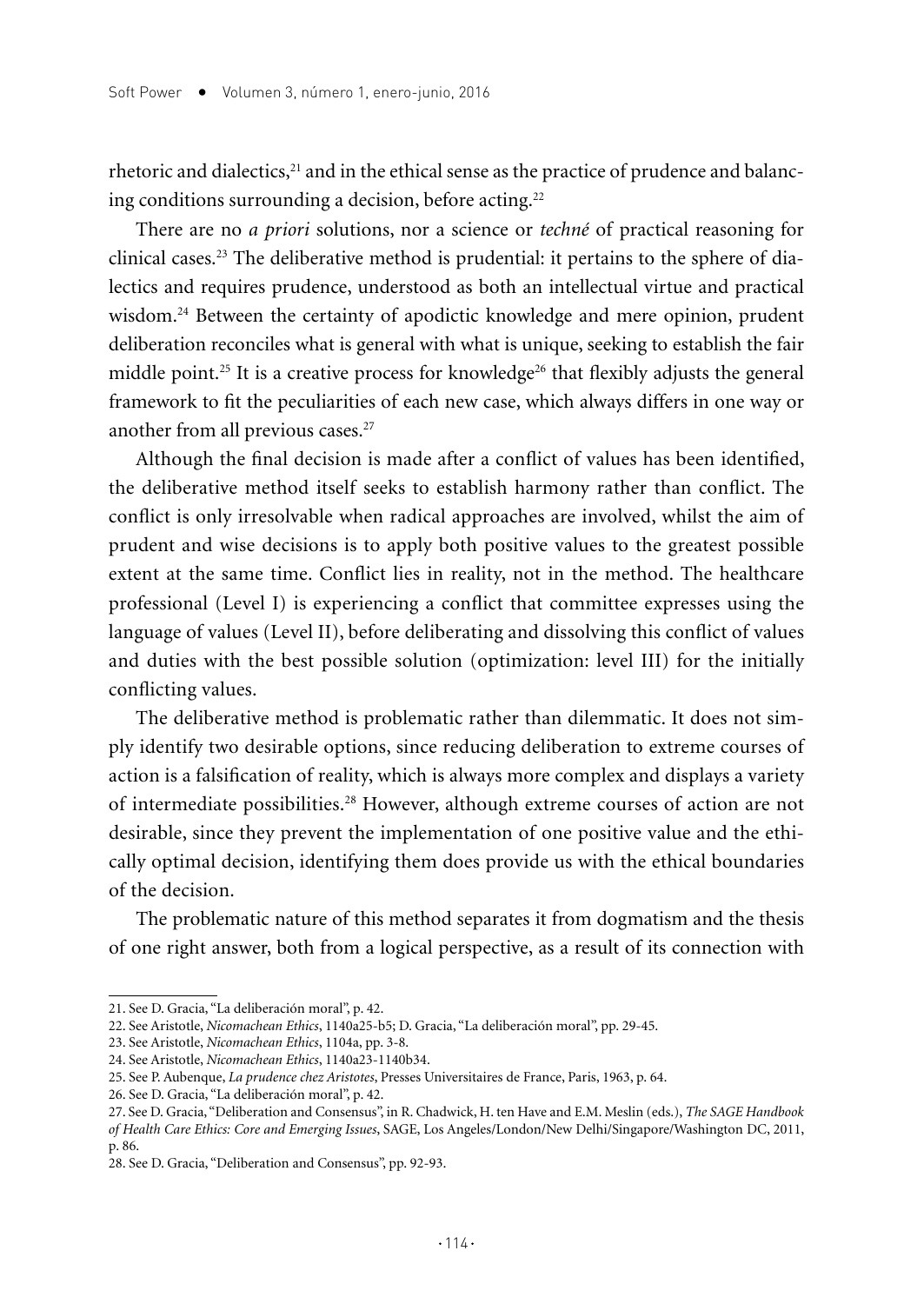dialogue and dialectical reasoning, and from that of the anthropological unsuitability of the dilemma, which involves an erroneous simplification of reality.<sup>29</sup>

Deliberation is a complex activity that consists of a method of reasoning about facts, values and duties that takes abstract principles, specific circumstances and foreseeable consequences into consideration. It does not merely concern itself with reasons, but also with feelings, values, beliefs, traditions and expectations, all of which form part of our moral decision-making as human beings,<sup>30</sup> and does so by using axiological and ethical language, not commonly found in clinical practice.

We have not been trained for deliberation, which is a form of reasoning based on probability or plausibility requiring certain habits and qualities: intellectual humility, the ability to listen and prudence.<sup>31</sup> The attitude and habit of the deliberation demand our respect for the other person as a valid interlocutor and distance us from fanaticism,32 confirming both the need for and value of other perspectives, which reveal varying approaches to reality.33

## **A critical assessment of the deliberative method**

The deliberative method is unable to provide a solution to all the healthcare problems, and it does not attempt to do so. One of the main reasons for this are limitations imposed by the very design of the procedure itself, such as the requirement to analyse only one ethical problem at a time (Step 4), which means that analysis of a second or further ethical issue involves returning to Step 3, choosing a new problem and then deliberating on it independently (Step  $4_2$ ).

The method is also open to errors in the way it is used, such as the enforced search for extreme courses of action (Level III, Step 6) knowing full well that the subsequent choice will have to be made from amongst the intermediate alternatives (Step 7). Even worse is its spurious or hypocritical uses, which create a risk of substantive irrelevance, where any conclusion deriving from the method is acceptable, with no need for external control or justification; or that of moral comfort, when a decision is taken as being

<sup>29.</sup> See D. Gracia, "Moral Deliberation: the Role of Methodologies in Clinical Ethics", p. 229.

<sup>30.</sup> See D. Gracia, "Philosophy: Ancient and Contemporary Approaches", in J. Sugarman, D. P. Sulmasy (eds.), *Methods in Medical Ethics*, p. 68.

<sup>31.</sup> See Aristotle, *Nicomachean Ethics*, 1003a-1004a; D. Gracia, "Deliberation and Consensus", pp. 88, 93.

<sup>32.</sup> See D. Gracia, "Teoría y práctica de la deliberación moral", pp. 124-129.

<sup>33.</sup> See D. Gracia, "Moral Deliberation: the Role of Methodologies in Clinical Ethics", p. 229; D. Gracia, "Prólogo a la segunda edición", p. 8.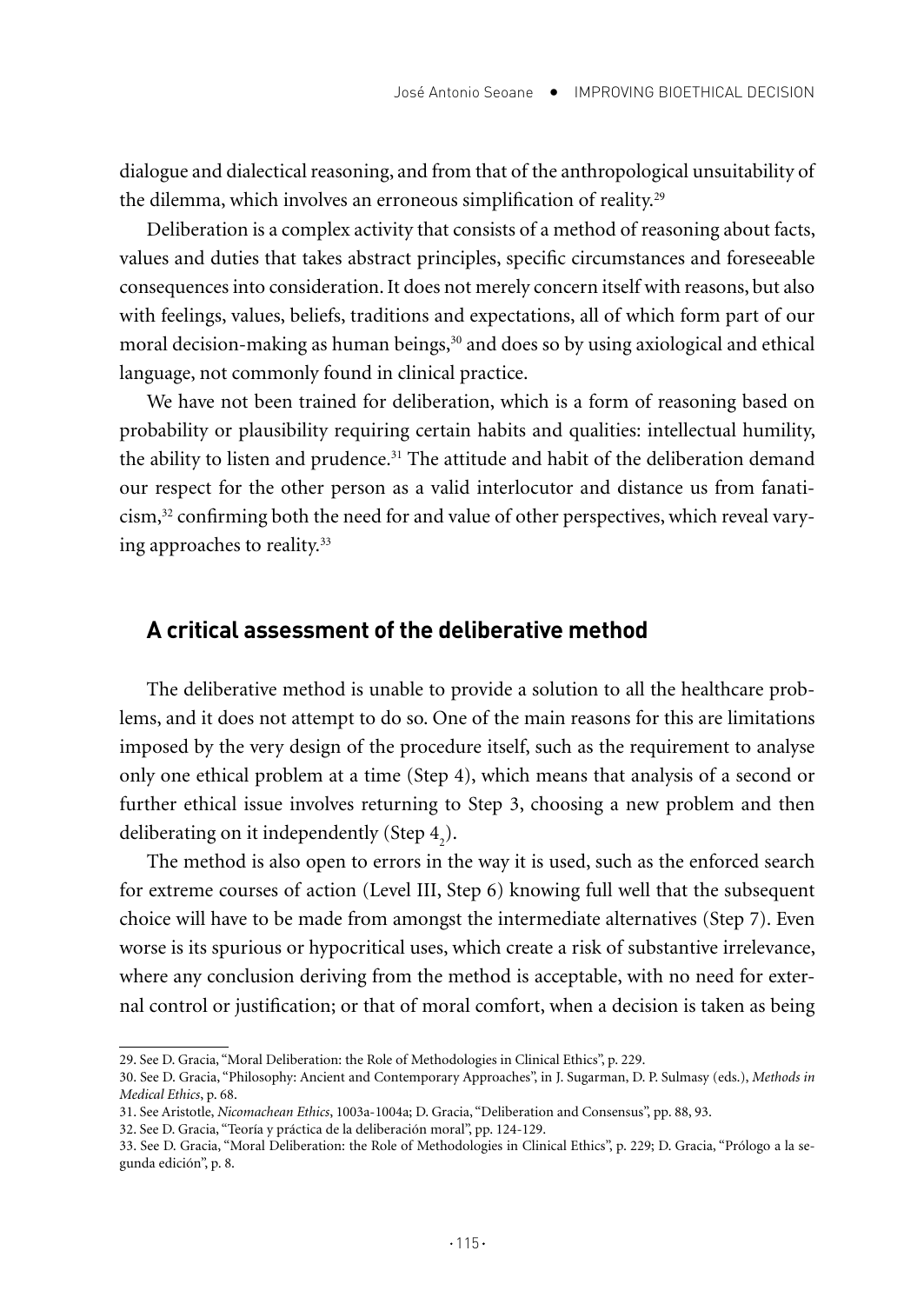"ethical" and "right" simply because it is an outcome of the method. These cases reveal even greater risks, such as that of accepting a rhetorical or pragmatic justification instead of looking for an authentic dialectical justification as a result of deliberation, or accepting a purely internal, procedural or intra-systemic justification that does not question the assumed concepts, values, duties and norms.

Taking the latest version of the deliberative procedure<sup>34</sup> as our point of reference, I shall now assess the significance of each level and step, introducing suggestions that strengthen its justification and implementation.

#### Facts

*Two steps or two levels?* Facts are the starting point of deliberative procedure. It is important to distinguish between two steps within this level (Level I), namely the presentation of the case (Step 1), which does not involve any deliberation, and the beginning of deliberation proper, in which facts of the case are clarified and defined (Step 2).

*The impure nature of the facts: facts and values*. Differentiating between the factual level (Level I) and the axiological and normative levels (Levels II, III, IV and V) helps us to organize the deliberative procedure and the decision-making process. This distinction is an analytical or operational one, but does not express the positivistic separation between facts and values, since all facts are value-laden.<sup>35</sup>

It is impossible to avoid the normative influence when characterising facts, which are conditioned by the values, duties and norms of the case. They are not a mere description but rather a selection of ethically relevant features, and in this sense cannot be established in advance, but are instead shaped by deliberation. Thus, method acquires a certain hermeneutical tone.<sup>36</sup>

*Facts first*. For the proper function of deliberative procedure, it is necessary to clarify matters of fact that have been resolved unsatisfactorily, either as the result of a lack of certain empirical knowledge at the time of determination and deliberation on facts (Level I), or of confusing empirical matters with axiological or normative ones when identifying the ethical problems (Level II, Step 3), or even of having paid insufficient attention to certain facts that subsequently acquire greater relevance in accordance with the ethical issue that has been chosen (Level II, Step 4).

<sup>34.</sup> See D. Gracia, "Teoría y práctica de la deliberación moral", pp. 101-154.

<sup>35.</sup> See D. Gracia, "Philosophy: Ancient and Contemporary Approaches", pp. 55-71; D. Gracia, *Valor y precio*.

<sup>36.</sup> See D. Gracia, "Teoría y práctica de la deliberación moral", p. 121.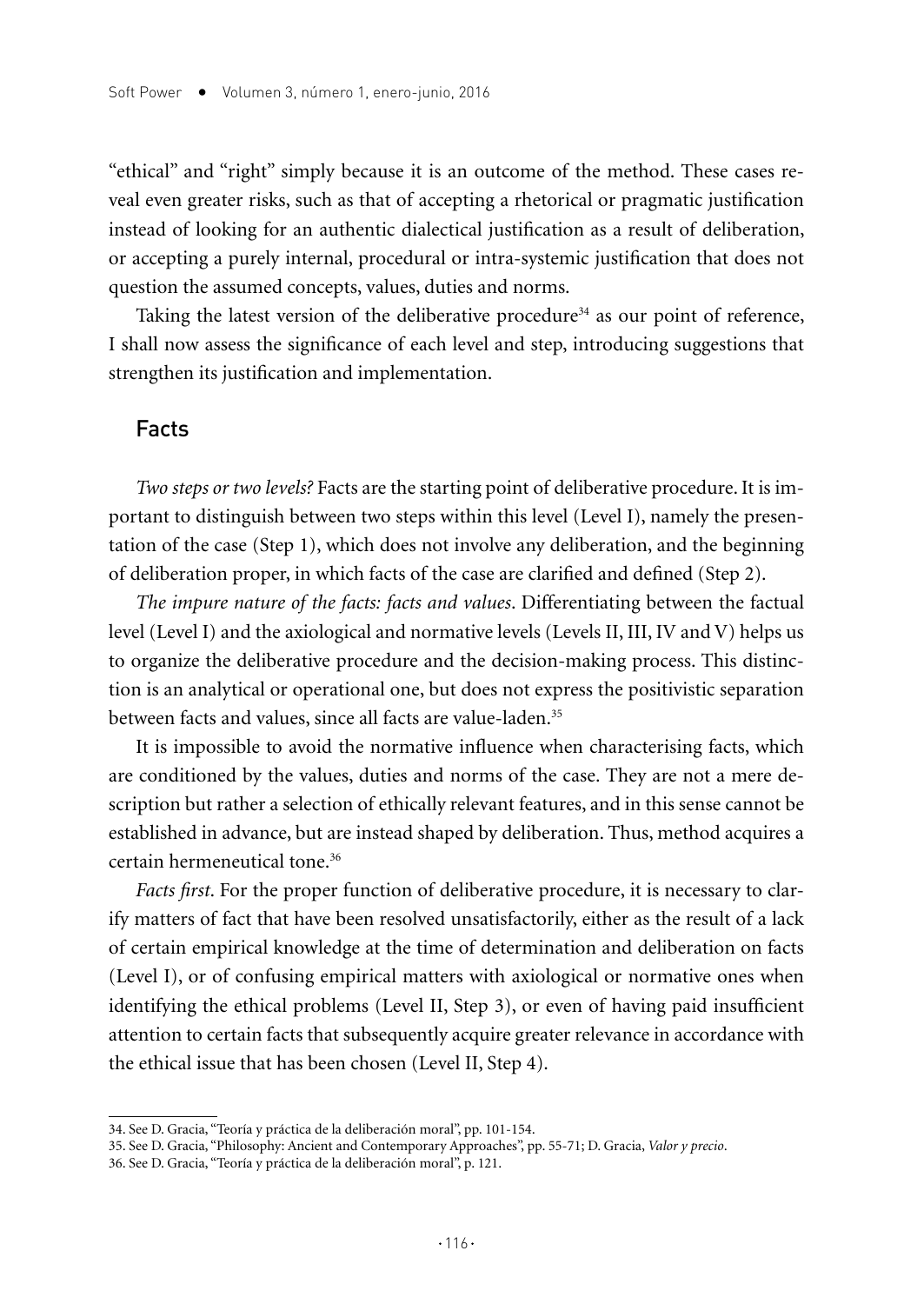After Level 1, uncontroversial facts cease to be the subject of deliberation and become premises in the axiological and normative deliberation (Levels II and III, respectively).<sup>37</sup> However, if a matter of fact has been unsatisfactorily resolved or new matters of fact arise in the subsequent levels, we will have to return to the level of facts (Level I). The discursive theories of legal argumentation have resolved this issue in the form of transition rules,38 whilst hermeneutics contemplate such a possibility *ab initio* as a way of determining the facts by means of a permanent dialogue between factual and normative elements.39

## Values

#### *Identifying ethical issues*

*Confusing facts with values*. The axiological level poses the problem of managing the language of values. Moreover, the identification of ethical issues combines the language of values with duties, creating further difficulties. It is important not to confuse technical or clinical issues (Step 2), which pertain to the factual dimension (Level I) –e.g. whether an intervention is clinically indicated–, with ethical issues (Step 3), which pertain to the axiological dimension (Level II) –e.g. questioning the rightness or ethical significance of a patient's refusal of a clinically indicated intervention.

#### *Choosing a new ethical problem*

If, once the final decision has been made (Level V), a further ethical problem still needs to be resolved (Step 3), we will have to start the deliberation process from the beginning again by choosing a new ethical problem (Step 4) and repeating all the subsequent steps.

There may be times when, depending on the relation between the first problem to be chosen and those chosen subsequently, deliberation in the latter case may lack the ethical purity of that in the former, since it is hard to ignore argumentations and conclusions pertaining to the previous issue.

<sup>37.</sup> See C. Perelman, L. Olbrechts-Tyteca, *The New Rethoric. A Treatise on Argumentation*, University of Notre Dame Press, Notre Dame, 1969, pp. 68-69.

<sup>38.</sup> See R. Alexy, *A Theory of Legal Argumentation. The Theory of Rational Discourse as Theory of Legal Justification*, Oxford University Press, Oxford, 1989, p. 206.

<sup>39.</sup> See A. Kaufmann, *Rechtsphilosophie*, Beck, München, 1997.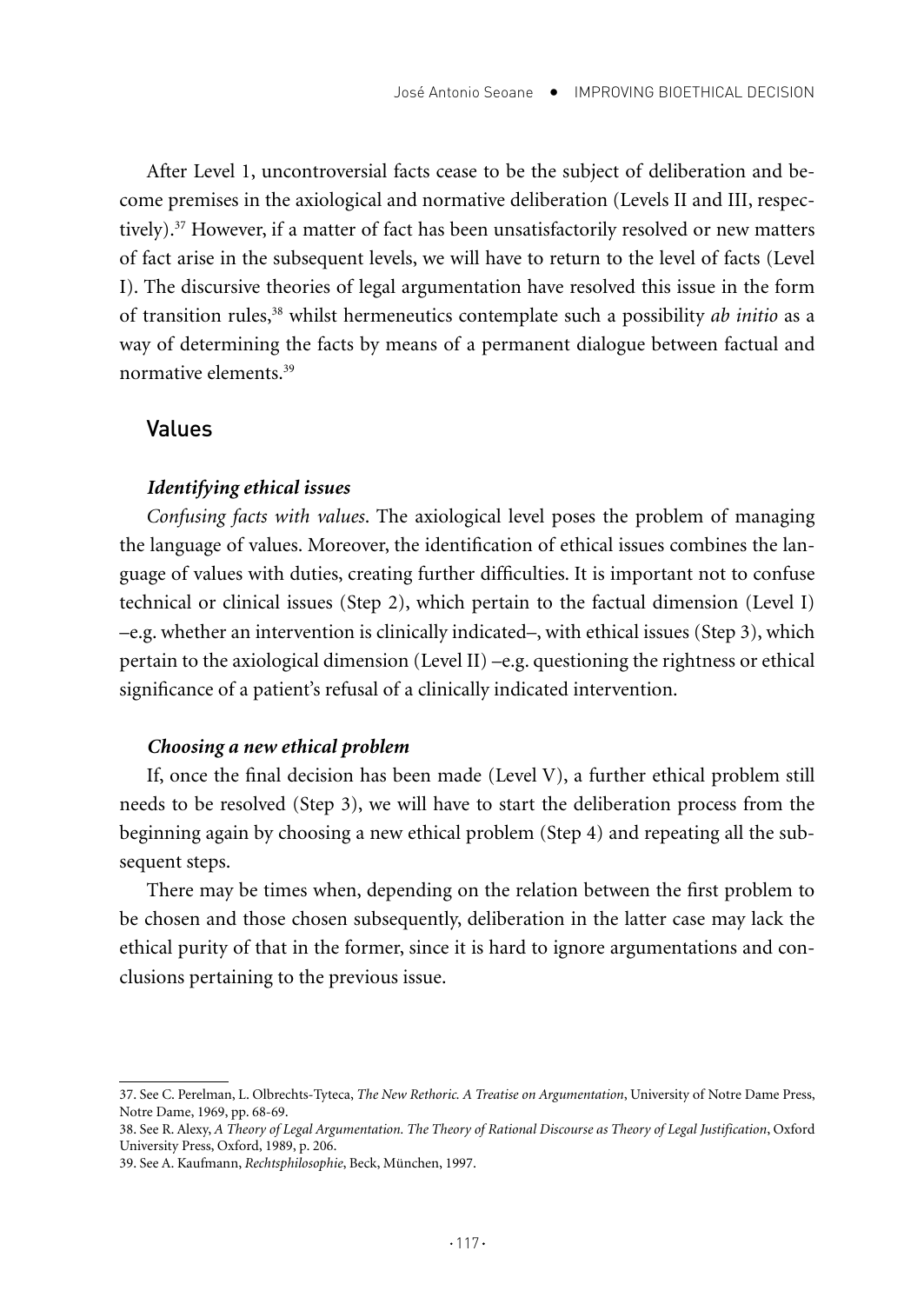#### *Identifying values in conflict*

*Confusing values and duties*. Language of values is not an easy one to use.40 Benefit should not be described as a value, since it is really the outcome of an action taken to fulfil a duty (Level III). Furthermore, both of the conflicting values are potentially beneficent for the patient, and it is precisely the uncertainty as to what is truly beneficent in the case in question that gives rise to ethical conflict experienced by the healthcare professional (Step 5).

*Values, principles and duties*. In line with the above, and eluding the vague and abstract language of principles, neither beneficence nor non-maleficence should be considered as values (Level II), since they are really actions (do good, refrain from doing harm) performed in order to fulfil the duty to implement the corresponding positive value (Level III).

### Duties

*The ideal dimension and the real dimension*. One of the functions of the tests of consistency is to conclude the deliberative procedure with a decision that can be applied *hic et nunc* and provides an answer to the professional's query. This connection with the real world by no means rules out the possibility of ideal solutions with no immediate practical consequences; indeed, the tests of consistency facilitate and justify the coexistence of both dimensions. Nevertheless, we should not identify the ideal dimension with deliberation on values (Level II), nor identify the real dimension with deliberation on duties (Level III), $41$  because the normative level of duties allows for the simultaneous presence of both dimensions: real and ideal.

*Optimal and sub-optimal courses of action*. For this reason and in accordance with the nature of the deliberative procedure, if the optimal course of action (Step 8, Level III) fails to pass any of the tests of consistency (Level IV) we will need to return to Step 8 in order to choose a new course of action from the intermediate ones remaining (Step 7), this being the second-best ethical option or a sub-optimal course of action (Step  $\mathbf{8}_{2}$ ).

## Tests of consistency

*The justification for testing consistency*. Tests of consistency are ways of externally justifying the deliberative method, thereby reinforcing the normativity of the decision that

<sup>40.</sup> See D. Gracia, *Valor y precio*, pp. 223-245.

<sup>41.</sup> See D. Gracia, "Deliberation and Consensus", p. 89.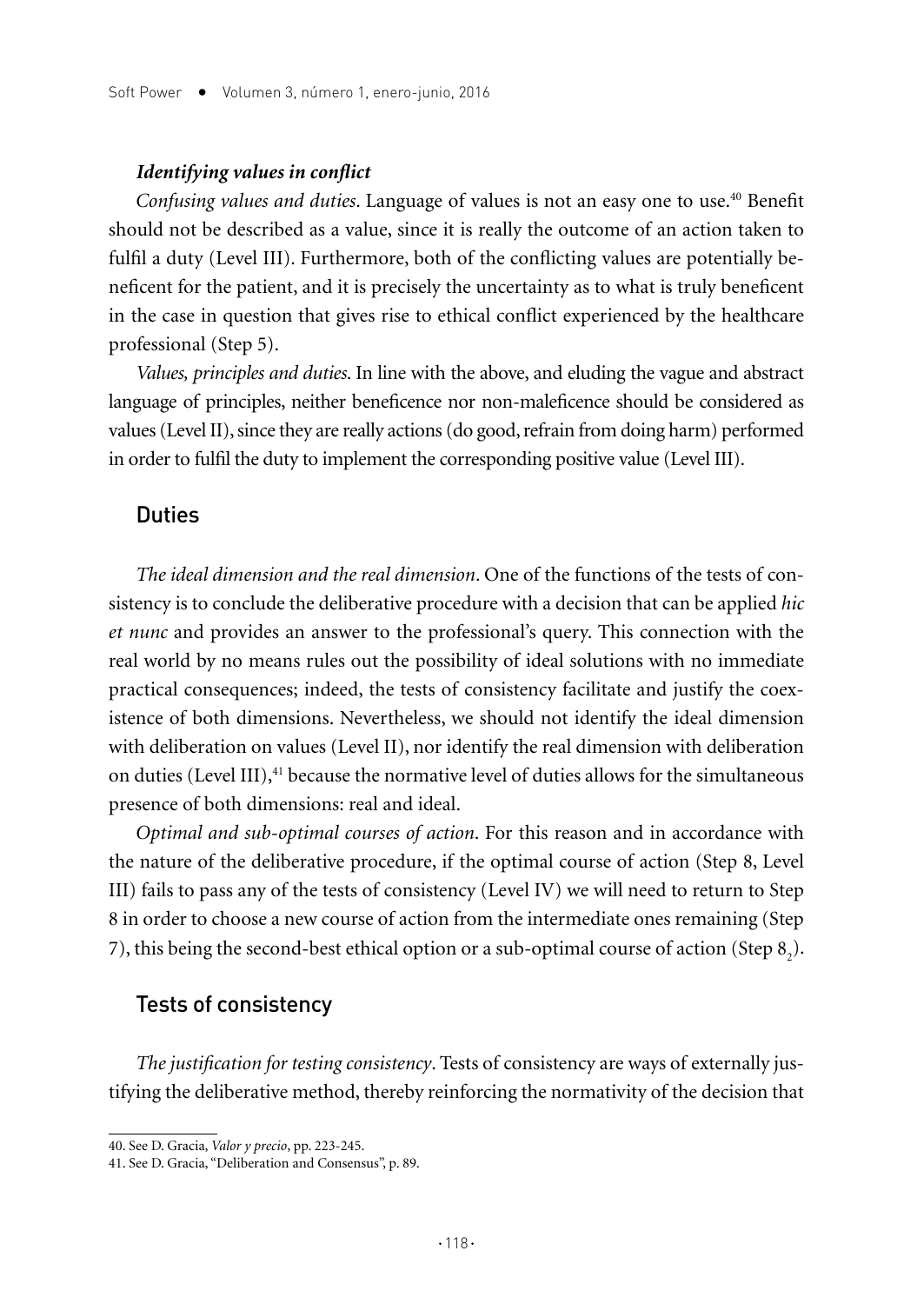has been made from an ethical, legal and practical standpoint. Refining this justification and normativity and adding two further tests of consistency will make them even more robust.

#### *Test of legality*

Is this a legal decision?<sup>42</sup> Once the case has been analysed from a purely ethical standpoint and the deliberative procedure has concluded, we also need to see whether the decision "[…] is also viable from a legal standpoint, because it cannot be generally considered prudent to make decisions in breach of law."43

*Justification of the test of legality and its position at the end of the procedure*. The test of legality is justified insofar as the law is deemed to be the normative system that establishes the common criteria for harmonious coexistence in a given society, and one that claims to be universal, comprehensive and supreme.

The reason for introducing this test at the end of the procedure is to prevent it from supplanting the ethical reflection and to ensure the purity of the ethical deliberation, without identifying legal norms as authoritative arguments or making any *juris et de jure* presumptions of correctness –since it is enshrined in law it is righ– thus avoiding to use the law as a substitute for the moral answer.

What is legal is not necessarily ethically right, thus, it makes good sense to include the legal dimension at the end of the procedure. This also reinforces the distinction between ideal discourse, which determines the normative horizon or the ethically optimal answer in the ideal community of communication $44$  or ideal deliberative community, $45$ and real discourse, which fits the actual conditions of the case.

*The meaning and scope of the term "legality"*. Legality should be understood in its broadest sense, including both legislation and case law. Legality is equivalent to current applicable legislation, and thus excludes laws that have been repealed or have not yet come into force, as well as legislation that cannot be applied to material or territorial reasons. However, in order to enrich the deliberative procedure and the grounds for the final decision, it is possible to use legislative examples that are not applicable to the case to show courses of action considered to be ethically recommendable in other circumstances (e.g. legislation in other countries that provides a service or authorises

43. D. Gracia, "Teoría y práctica de la deliberación moral", p. 149.

<sup>42.</sup> See D. Gracia, "La deliberación moral: el método de la ética clínica", p. 27.

<sup>44.</sup> See J. Habermas, "Wahrheitstheorien", in J. Habermas, *Vorstudien und Ergänzungen zur Theorie des kommunikativen Handelns*, Suhrkamp, Frankfurt am Main, 1984, pp. 175-183.

<sup>45.</sup> See D. Gracia, "Deliberation and Consensus", p. 87.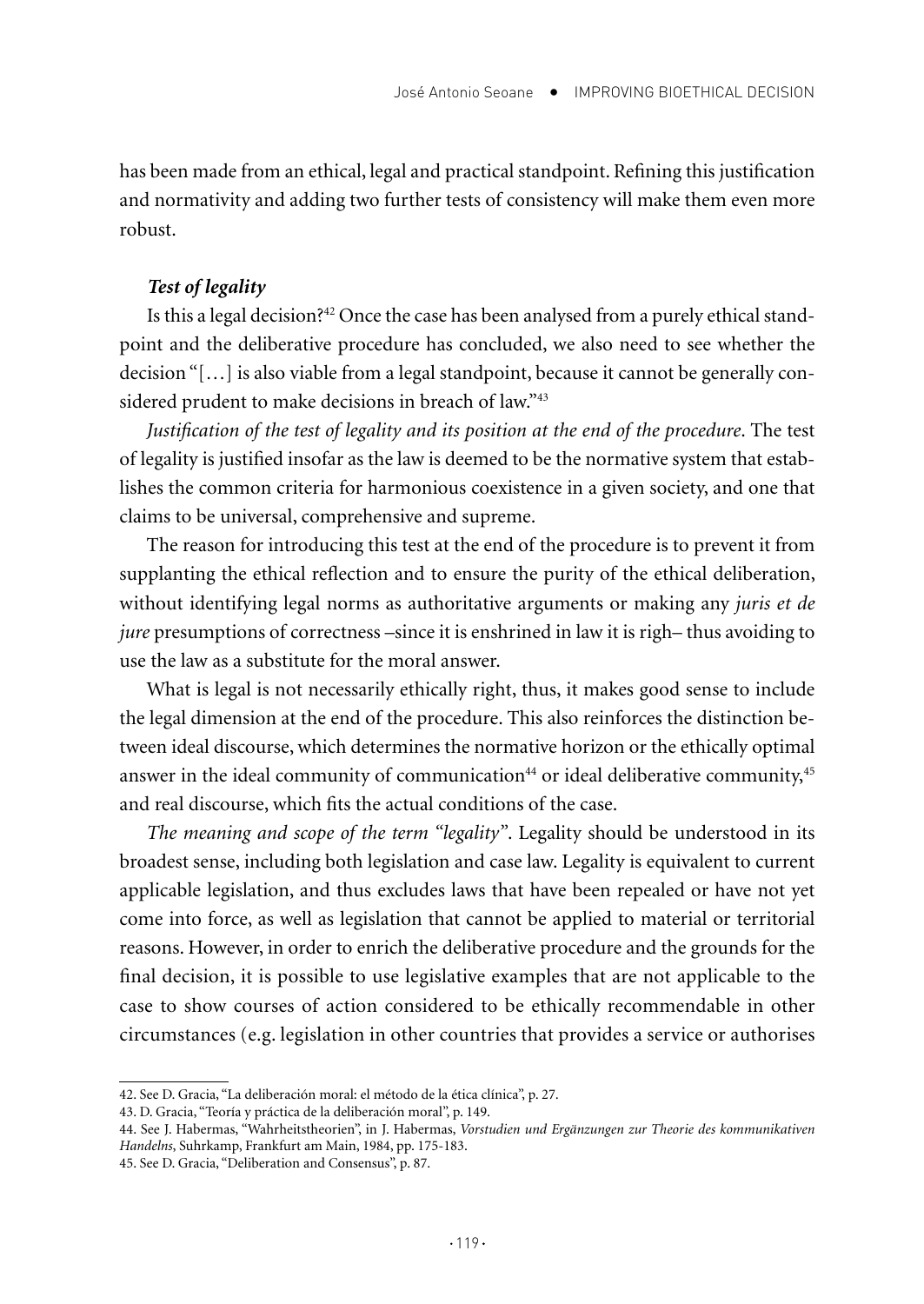an intervention that are not recognised in the territory where the query has been made). For its part, case law is also of normative value, normally in the form of a precedent that guides the interpretation of the law or resolves legally relevant situations with no legal answer, and should therefore be contextualised in time and linked to the legislation applying at the time of the decision in order to avoid any anachronism.

Finally, legal norms should be seen and interpreted systematically, relating the immediately applicable norm to the whole set of related legal provisions.

*Divergence between the ethical and legal answers*. What should we do when a decision fails the test of legality, or in other words, when the ethically optimal course of action is illegal? Legality is not the same as legitimacy. As the deliberative method is a process of ethical assessment, the reasonable and coherent answer would be to say at Level V that there is an ethically optimal decision (Step 8: Level III), which is not a legal one at the time the decision is made (because it fails to meet the requirements of Step 9: Level IV).

Since the method is intended to be practical and to provide a solution to healthcare professionals' conflicts, we should return to the intermediate courses of action (Step 7: Level III) and find a new suboptimal course of action that we then carry forward to Step 8 (Step  $\mathbf{8}_{2}$  or Step  $\mathbf{8}_{1}$ ) and subject the decision to the scrutiny of the tests of consistency (Level IV), in particular the test of legality (Step 9), until we have determined a course of action that is both ethically right and legal. This will enable the professional to implement the committee's proposal, and the latter to fulfil its advisory function.

Although the final decision will always be up to the professional who has made the query, it would be unreasonable, just to invite him or her break the law by suggesting a course of action that requires him or her to disobey a legal norm. On the other hand, if we include two answers at Level V –the ethically optimal, but illegal course of action (Step  $8<sub>1</sub>$  or Step  $8<sub>L</sub>$ ) and the ethical suboptimal, but legal one (Step  $8<sub>2</sub>$  or Step  $8<sub>L</sub>$ ), this will provide the professional with full and accurate information on the committee's deliberation and more elements for analysis.

Furthermore, a dual answer of this kind fulfils an additional function by bringing to light a situation that may indicate the need for legal reform, thus extending the beneficial effects of the committee's work. If the existence of a legal norm does not in itself imply its fairness or material correctness, the committee's deliberation would provide arguments to justify a refusal to abide by law or suggest legal reform.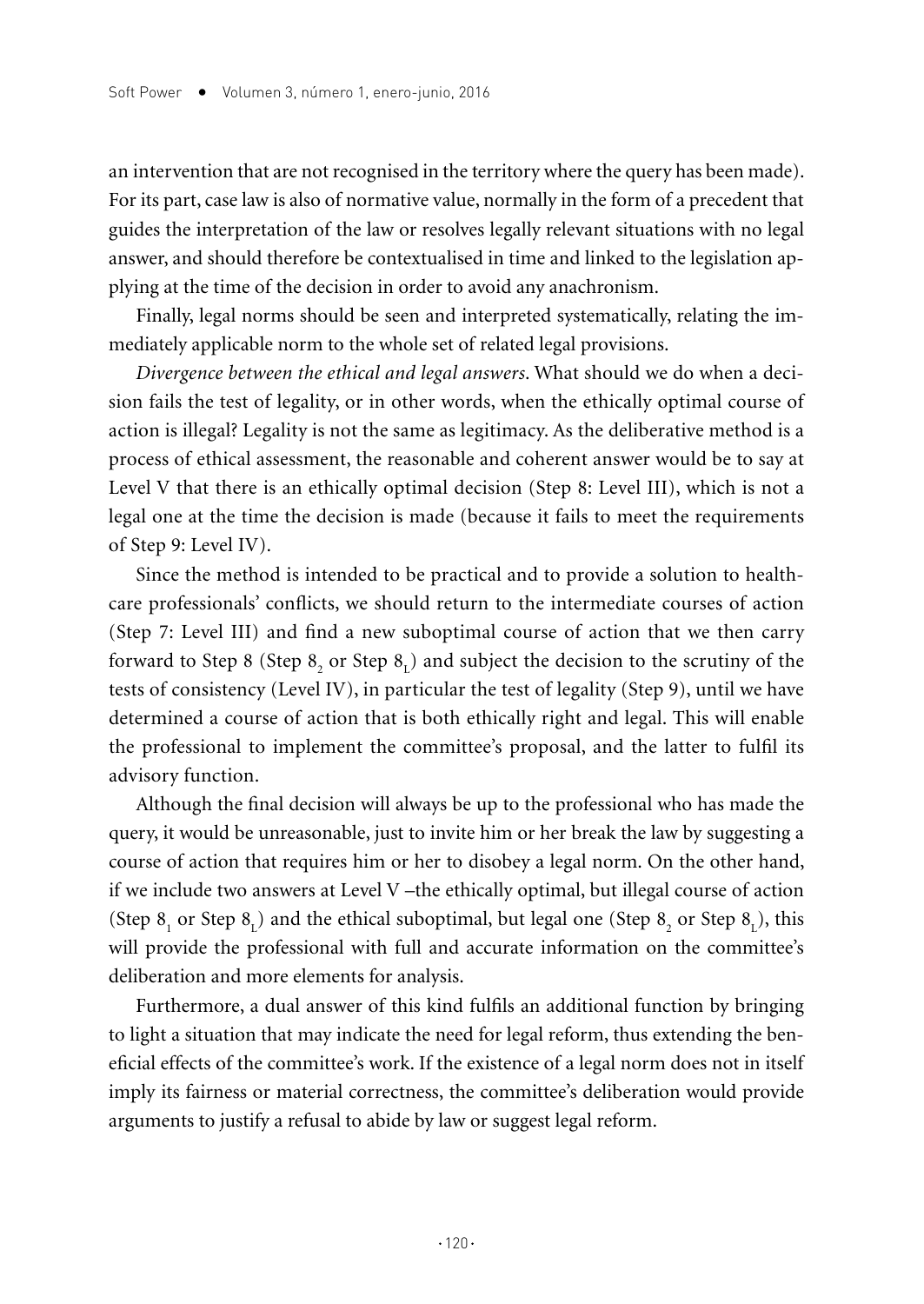#### *Test of publicity*

Would you be able to publicly defend your decision, and would you have sufficient arguments to do so?46

*Justification and formulation of the test of publicity*. An appropriate formulation of the test of publicity could be the Kantian transcendental formula of public law: "All actions relating to the rights of other men are unjust, if their maxim is not consistent with publicity."<sup>47</sup> Kant considers this not merely as an ethical principle, but also as a legal one. Ethics discourse has subsequently understood it as a ground rule for practical argumentation related to the requirement for openness and sincerity: all rules or arguments must be capable of being shown universally and openly.<sup>48</sup>

*The rhetorical nature and the limits of the test of publicity*. Test of publicity refers to the *possibility* of knowing arguments on which the decision is based, but it is in no way designed to guarantee the decision's correctness or fairness. The prevailing element is the decision's *acceptability*, and in this sense it reflects a rhetorical, rather than an argumentative or dialectical, rationality. It would be possible deliberate with the sole intention of persuading or gaining assent of the audience, adapting one's arguments to ensure its adherence.<sup>49</sup> Publicity is first and foremost aimed at the widespread knowledge and efficacy of the decision that has been reached through the deliberative process, and can be measured by how much the healthcare professional agrees or is satisfied with it.<sup>50</sup> It is no guarantee, however, of the rightness of the decision that has been reached, unless what is morally right is identified with persuasion, efficacy or majority.

Furthermore, nor is publicity a guarantee of universalization, since it is sufficient to obtain the agreement, or absence of disagreement, of the majority of the audience. The test of publicity ratifies its dimension of efficacy by operating with a utilitarian criterion: the greatest good for the greatest number.

*Knowledge and understanding: intelligibility*. Publicity is a guarantee of knowledge of access to decision and arguments on which it is based, but not of it being able to be understood. The use of highly technical or specialized arguments would be enough to ensure that the addressees would be unable to understand them. To the test of publicity,

<sup>46.</sup> See D. Gracia, "La deliberación moral: el método de la ética clínica", p. 27; D. Gracia, "Teoría y práctica de la deliberación moral", p. 150.

<sup>47.</sup> I. Kant, *Zum ewigen Frieden* (1795), in I. Kant, *Gesammelte Schriften*, VIII, Königlich Preussischen Akademie der Wissenschaften, Walter de Gruyter, Berlín, 1928, p. 381.

<sup>48.</sup> See R. Alexy, *A Theory of Legal Argumentation*, pp. 130-131.

<sup>49.</sup> See C. Perelman, L. Olbrechts-Tyteca, *The New Rethoric*, pp. 4, 14, 23-25.

<sup>50.</sup> See ibid., p. 45.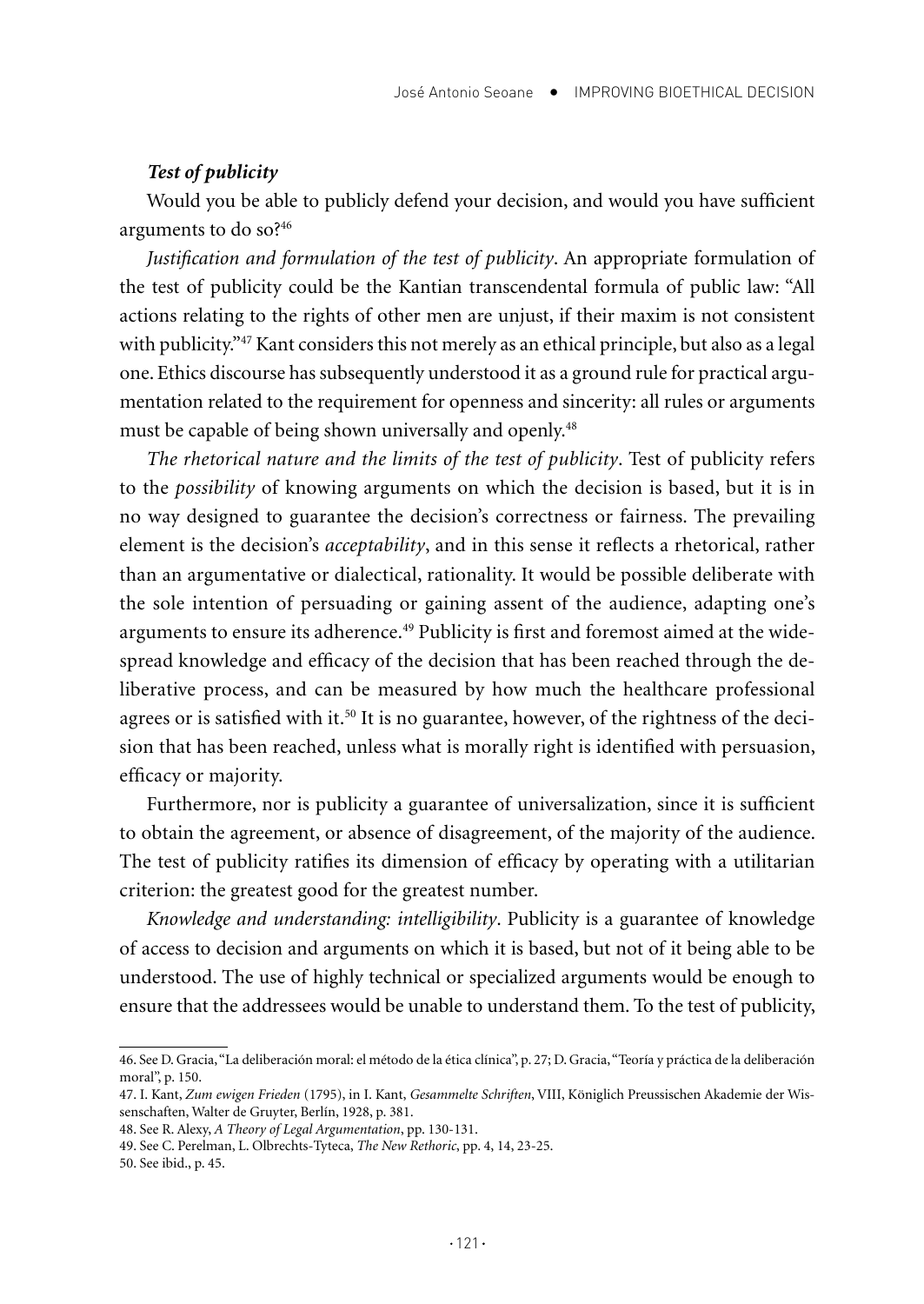we should therefore add the requirement of *intelligibility*, intended as a guarantee of understanding and a ratification of respect for the addressee and his or her status as a valid interlocutor. Intelligibility does not so much refer to the way in which arguments and its subsequent decision are presented as to their being understood, and not only guarantees their ethical justification, but also their accessibility. Put another way, publicity is not just transparency: it is also accessibility and intelligibility.

*All the arguments: sincerity and saturation*. The test of publicity should be seen as a test of sincerity, honesty or truthfulness. *Sincerity* refers to the speaker's coherence, but is in itself insufficient, since it does not require one to say everything one knows, only that what is being said is believed by the speaker: every speaker may only assert what he or she actually believes.51 *Honesty*, on the other hand, requires those participating in the deliberative procedure not referring to justification they know is not valid,<sup>52</sup> but is no guarantee that all the arguments are made known, since it does not require all the reasons, or everything the speaker believes, to be made public.

It is therefore not enough for arguments to be made public: the requirement is for *all* the arguments on which the decision is based to be made public. One way of ensuring this is to introduce the requirement of *truthfulness*, which reinforces confidence in the deliberative process by combining two characteristics or virtues: accuracy and sincerity.53 An alternative way is to fulfil the requirement of *saturation*, 54 according to which an argument (optimal course of action: Step 8) is only complete and justified if it contains all its premises. Saturated premises or arguments can be both empirical (Level I) and normative, referring to values and duties (Levels II and III), and are always open to being discussed or questioned anew.

#### *Test of time*

Would you take the same decision in a few more hours or days?<sup>55</sup> "It is a question of knowing whether the decision has been made as the result of a rush of emotion."56

*Verification and the rebus sic stantibus clause*. The purpose of the test of time is not so much to ratify the decision after a certain amount of time has passed, as to subsequently verify that deliberative procedure and decision are not insufficiently justified, due to

<sup>51.</sup> See R. Alexy, *A Theory of Legal Argumentation*, p. 188.

<sup>52.</sup> See A. Aarnio, *The Rational as Reasonable. A Treatise on Legal Justification*, Reidel, Dordrecht, 1987, p. 197.

<sup>53.</sup> See B. Williams, *Truth & Truthfulness. An Essay in Genealogy*, Princeton University Press, Princeton, 2002, p. 11.

<sup>54.</sup> See R. Alexy, *A Theory of Legal Argumentation*, p. 245.

<sup>55.</sup> See D. Gracia, "La deliberación moral: el método de la ética clínica", p. 27.

<sup>56.</sup> D. Gracia, "Teoría y práctica de la deliberación moral", p. 150.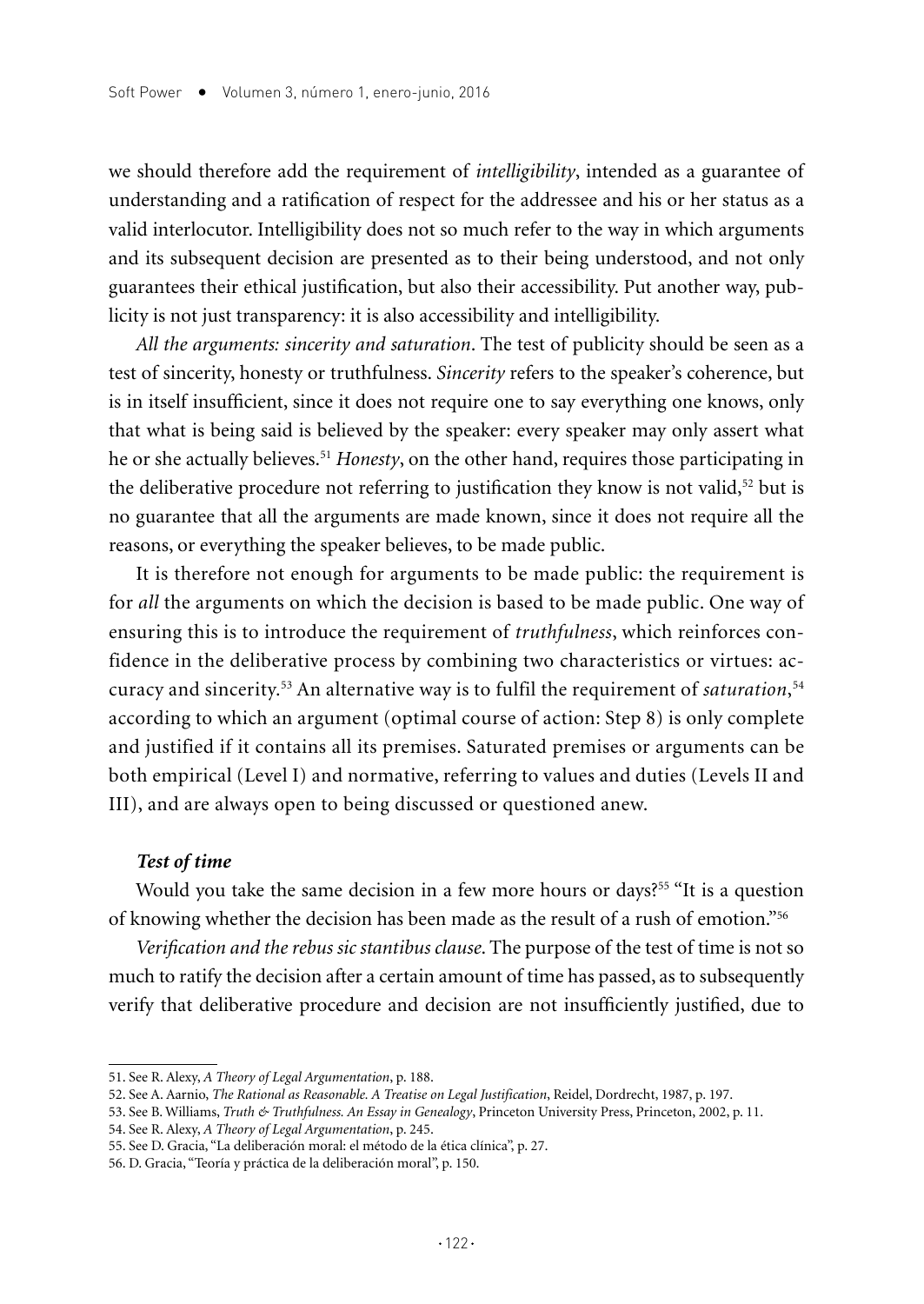an incomplete analysis of the facts, values and norms as a result of the circumstances (emotional, severe restrictive or emergency circumstances).

According to the *rebus sic stantibus* clause, whilst the circumstances remain the decision taken as a result of the deliberative procedure will continue to be the final decision.

*The principle of inertia and justification of any change*. The test of time is no obstacle to a decision possessing certain characteristics proper to the specific circumstances in which it was adopted, nor the persistence over time of the criterion that has been followed, thereby acting as a guarantee of certainty. One reason to justify its inclusion and explain its significance would be the principle of inertia, basis of the stability of spiritual and social life. Until proven otherwise, we must suppose that the stance adopted will continue forward into the future. Thus, once accepted a decision can neither be rejected nor abandoned without sufficient motive.<sup>57</sup> Only change requires justification,<sup>58</sup> and those who claim a decision to be erroneous, should provide further reasons for abandoning it and propose a new answer.

Furthermore, from the normative standpoint, test of time relates to the doctrine of precedent and the principle of justice.<sup>59</sup>

#### *A new test of consistency: test of universalizability*

*Justification and formulation of the test of universalizability*. Equality of treatment, the foundation stone of formal justice, is utmost important in ethics and law. The test of publicity is unable to provide a guarantee of this requirement; this can be done, however by means of a new test, that of universalizability. This test furnishes us with a discursive or argumentative justification, as opposed to the rhetorical nature of test of publicity, which offers insufficient guarantees in societies that admit an unfair or discriminatory treatment of their members that could be defended in public but which would fail the test of universalizability. This new test of consistency gives us something different and more demanding than publicity, which only requires a decision to be known (and accepted) by the majority, whilst the test of universalizability refers to the universe of addressees and also to justice and equality of treatment.

Kant provides us with a formulation of this test in the first expression of his categorical imperative: "Act only in accordance with that maxim whereby you can at

<sup>57.</sup> See C. Perelman, L. Olbrechts-Tyteca, *The New Rethoric*, p. 106.

<sup>58.</sup> See R. Alexy, *A Theory of Legal Argumentation*, pp. 195-197.

<sup>59.</sup> See C. Perelman, L. Olbrechts-Tyteca, *The New Rethoric*, pp. 218-219; R. Alexy, *A Theory of Legal Argumentation*, pp. 274-279.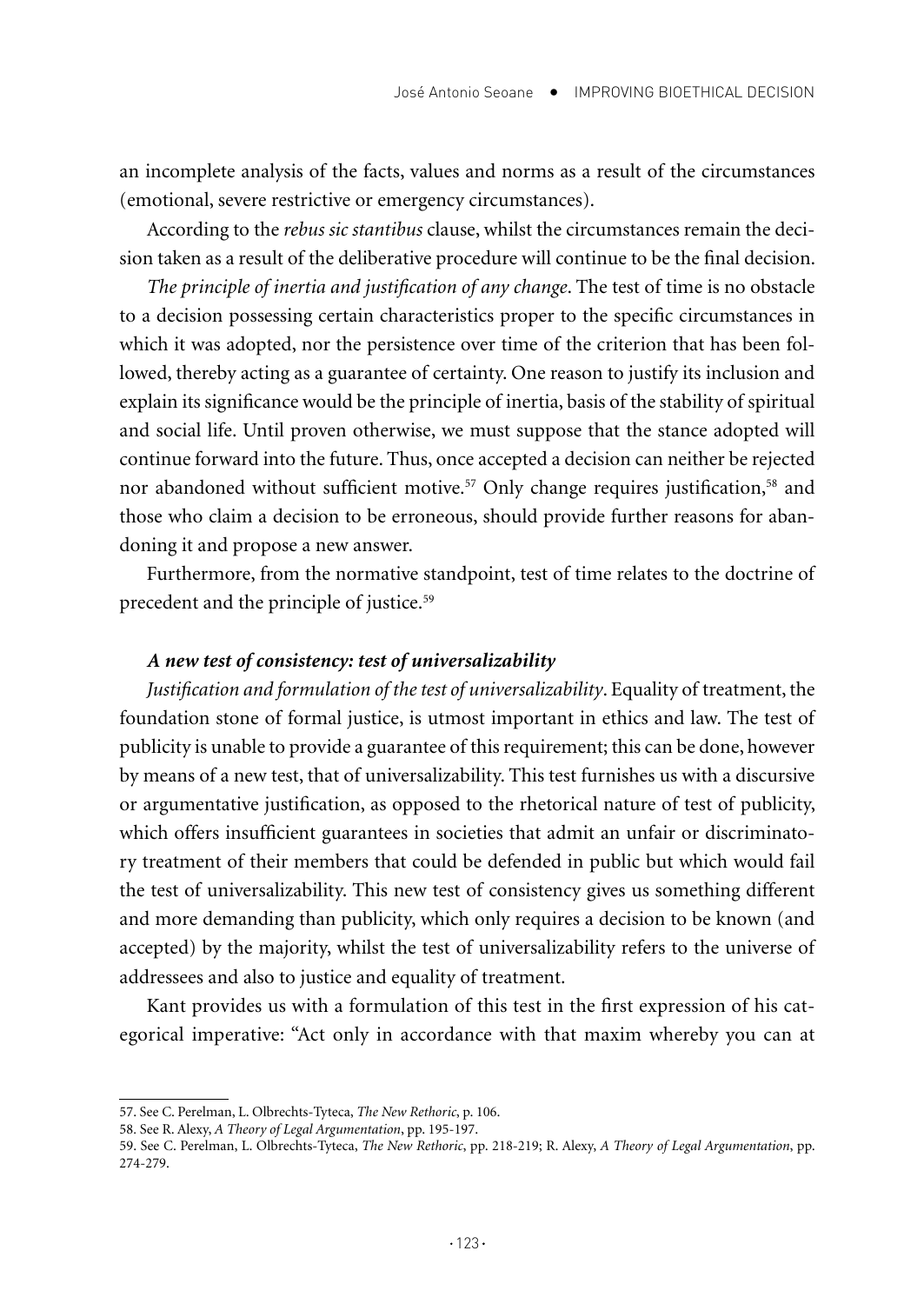the same time will that it become a universal law."60 Furthermore, "I ought never to conduct myself otherwise than so that I could also will that my maxim become a universal law."61

The meaning of this test can be explained by the rule of generalization, common in analytical theories of legal argumentation, which states that one may not refer to a value judgement that one would not generalize to cover other similar cases; or a willingness for role exchange, according to which one should be able to accept the consequences of decisions affecting others where one was in the position of those persons.<sup>62</sup>

*Universalizability, dignity and rights*. Although the deliberative method and practical decision-making require an individual analysis of each case, all of them nevertheless share a common starting point, namely the inadmissibility of unjustified discrimination. Furthermore, their connection with precedent or requirements of equality invokes an external ethical justification, complemented by Kant's second formulation of his categorical imperative: "Act so that you treat humanity, whether in your own person as in that of any other, always at the same time as an end and never merely as means",<sup>63</sup> as well as by the third: "In the realm of ends everything has either a price or a dignity. What has a price can be replaced by something else which is equivalent; on the other hand, what is above all price, and therefore admits no equivalent, has a dignity", $64$  or even the invocation of material ethical and legal universals such as human rights.<sup>65</sup>

#### *A new test of consistency: test of feasibility*

*Justification and meaning of the test of feasibility*. Deliberative method aims to provide an answer to a clinical question by formulating a course of action that can be implemented. It must be possible to implement or apply the course of action stated in the final decision (Level V): if not, method's practical purpose would be thwarted. We therefore have to introduce an additional test of consistency: feasibility.<sup>66</sup>

This test presupposes an empirical knowledge of the facts and their context, confirming the relevance of the factual dimension (Level I). It may not be possible, however, to implement the ethically optimal course of action (Step 8) due to a lack of per-

<sup>60.</sup> I. Kant, *Grundlegung zur Metaphysik der Sitten* (1785), in I. Kant, *Gesammelte Schriften*, IV, ed. Königlich Preussischen Akademie der Wissenschaften, Walter de Gruyter, Berlín, 1911, pp. 421, 6-7.

<sup>61.</sup> Ibid., pp. 8-9.

<sup>62.</sup> See R. Alexy, *A Theory of Legal Argumentation*, p. 203; A. Aarnio, *The Rational as Reasonable*, p. 198.

<sup>63.</sup> I. Kant, *Grundlegung zur Metaphysik der Sitten*, pp. 429, 10-13.

<sup>64.</sup> Ibid., pp. 434, 31-34.

<sup>65.</sup> See J. A. Seoane, "La relación clínica del siglo XXI: cuestiones médicas, éticas y jurídicas", en *Derecho y Salud*, 16, 2008, pp. 1-28.

<sup>66.</sup> See R. Alexy, *A Theory of Legal Argumentation*, p. 205.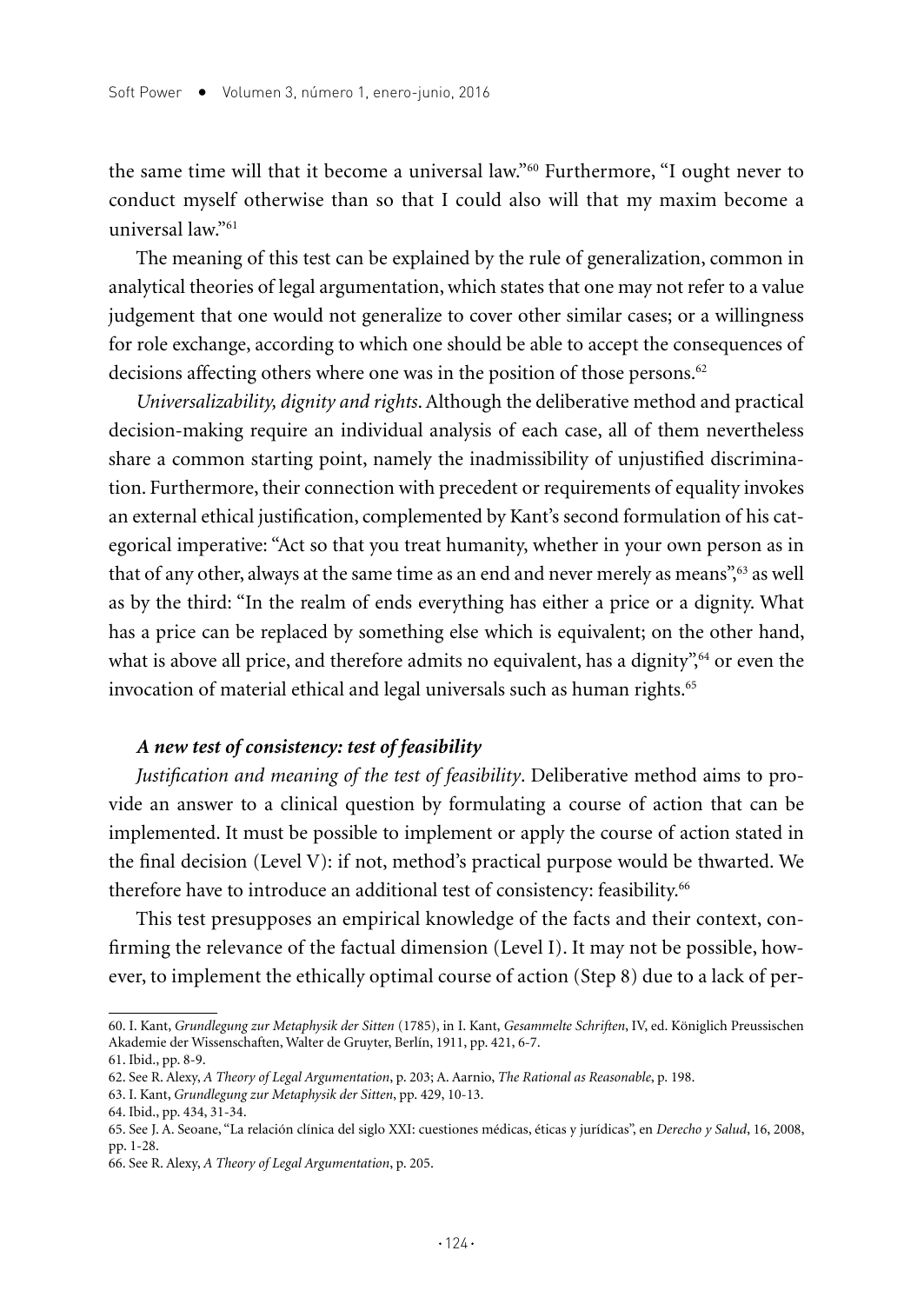sonal, technical, financial or other resources. In this event, it will be necessary to offer a second-best option that can be implemented, in keeping with the method's practical intentions and in order to provide a satisfactory answer to the healthcare professional's query (by returning to Step 7 and choosing one or more new intermediate courses of action before proceeding once again to Step 8), since the case in question could be solved by adopting a sub-optimal course of action (Step  $8^2$  or Step  $8^1$ ).

An optimal decision that could not be implemented would be admissible as a theoretical exercise if a committee were using the method to draft a general recommendation, but not in the case of a specific consultation. The possibility of theoretical learning is parasitical to the latter: it goes against the purpose of deliberative method to conclude the procedure by proposing an ethically wise course of action (Step 8) of no practical consequence because it fails to provide a solution to the real problem (Step 8 should lead to Level V, that of the final decision, after passing a test of feasibility in Level IV). It must therefore be possible to ensure practical feasibility of the decision that concludes deliberate process. Non-feasible courses of action are admissible when identifying intermediate courses of action (Step 7, Level III), and also, but to a lesser extent, when initially formulating the optimal course of action (Step 8, Level III), but it would make no sense whatsoever to adopt one as a single final decision (Level V) after passing the filter of consistency tests, one of which should be test of feasibility.

The deliberative committee should be aware of the impossibility of implementing an optimal course of action when the situation being dealt with is a general one, but it might well not be in the case of a specific situation affecting a healthcare professional that has not been brought to its attention. In the first of these cases, it could decide *ex officio* to continue its deliberations in order to come up with a second-best but a feasible course of action (Step  $\mathcal{B}_2$  or Step  $\mathcal{B}_F$ ). But in the latter, it should perhaps accept the optimal proposal and, when its unfeasibility is demonstrated, the healthcare professional can bring the case before the committee again, explaining why the initial decision cannot be implemented, these reasons then being taken into account at the level of facts (Level 1) of the new deliberative procedure.

*Proposing ethical or normative ideals and deliberating on issues of justice*. The explicit inclusion of the test of feasibility emphasizes ethical analysis and the potential identification about the optimal course of action as a normative ideal, whether it matches reality or not, and also keeps the committee's educational function without losing its practical orientation. Limiting itself to identifying optimal courses of action, regardless of their feasibility would refute its practical purpose; restricting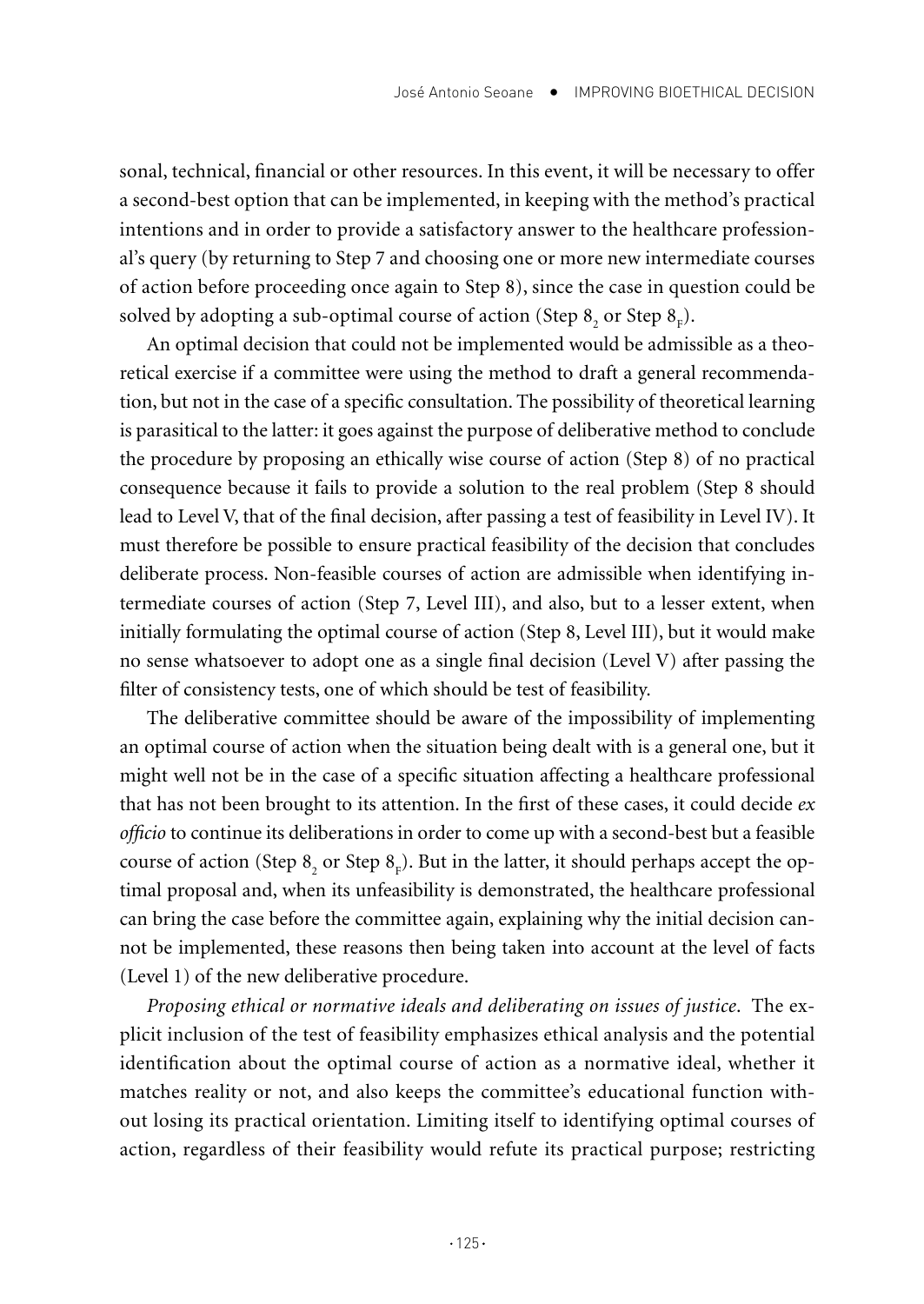the scope of its ethical deliberations to fit the real circumstances of the case would condition the purity of its ethical analysis, modify the method's structure and steps and suppress the ethical requirement to seek an optimal course of action, since it would be limited to reproducing reality, thereby eliminating the possibility of imagining better models. The distinction between the ideal dimension and the real one explains why it may be impossible to implement the optimal course of action here and/or now, without depriving it of its relevance as a normative horizon. It serves to identify possible defects in a system or to propose changes to legislation or healthcare policy. The opposite, however, does not hold true: if real conditions of the query are known from the outset, the committee has no obligation to add a reflection on the ideal solution.

Test of feasibility requires equity and fair distribution of resources to be taken into account. This should be seen as an advantage, because the method only allows one problem to be dealt with at a time and questions of justice may have been left to one side; now they can be taken into consideration. The course of action chosen would be the one that is the fairest, most equitable or most efficient: this may even come into contradiction with that chosen as the optimal course of action (Step 8, Level III), if the latter is based on other values or principles, such as autonomy or beneficence, instead of taking justice as a point of reference (Step 4, Level II).

## Final decision

*A recommendation, not a command*. The decision that constitutes the end point of the deliberative procedure is a recommendation, a proposal based on the best decision and the best possible course of action. It is thus neither a command nor an order that is binding for the healthcare professional. Nor should it be interpreted as an exclusionary reason for following the course of action that has been chosen, but as a valid *prima facie*  reason for considering that such a course of action is the best possible one, and as such, should be implemented.

Seeing the decision as advice or a recommendation is in harmony with a distinctive feature of healthcare ethics committees, consultative bodies that raise a claim to authority (of a moral kind: *auctoritas*) as the reason for their decisions being accepted and implemented, but which have no power (*potestas*) to impose them. The committee has the duty to communicate the outcome of its deliberations and the course of action it proposes (Level V) in order to advise healthcare professionals in making of a decision, but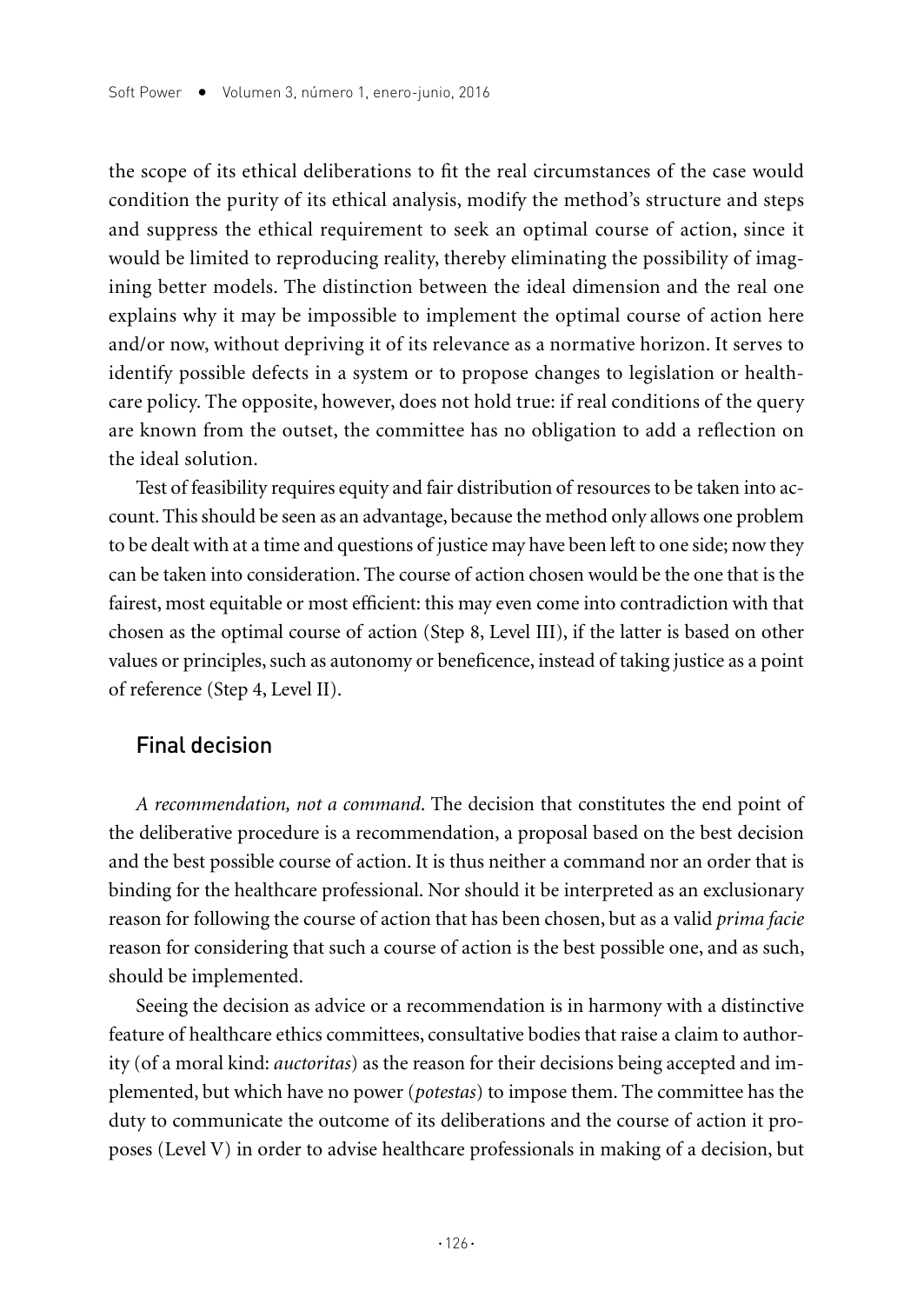not to assume their responsibility, since they are who have the final say as to the solution of their problem.67 Committee provides the best ethical answer to the query, but cannot replace or take away a healthcare professional's decision-making responsibility.

*Unanimity, consensus and dissenting opinion*. Prudent and wise deliberation is concerned with issues that may differ with what is contingent. Committee's arguments may be convincing and reasonable, but never apodictic or absolute: another reason, argument, course of action and decision is always possible. Deliberation is not tantamount to consensus, but rather to a prudent and wise decision.<sup>68</sup> Far from requiring a decision to be unanimous, its essence is that a reasonable and prudent decision should be reached after an exchange of reasons and arguments has taken place.

The possibility of more than one decision at Level V may be the consequence, first of all, of a matter of content. When an ethically optimal course of action (Step 8, Level III) fails to pass the tests of consistency (Step 9, Level IV), it is necessary to formulate a new and sub-optimal course of action (Step  $8<sub>2</sub>$ ) that can pass the tests and be adopted as the final decision (Level V). As has already been pointed out, deliberative nature of the method requires communication not only of the final decision that has passed all the tests of consistency (Step  $\mathcal{B}_2$ , Level III, and Level V) but also of the ethically optimal decision (Step  $\mathcal{B}_1$ , Level III) that has failed to do so, meaning that there will be two decisions at Level V.

The existence of more than one decision at Level V may also come about for a subjective reason. When a committee's members hold differing opinions, it will be impossible to arrange an unanimous final decision. In such circumstances, the final decision (Level V) must be adopted by a majority vote, with one or more different courses of action being considered optimal by a minority or even a single member. These must be communicated, in the form of dissenting opinions, to the healthcare professional that made the query, so as to fully and truthfully reflect on deliberative procedure.

Both situations can be seen as positive: unanimity reinforces the authority and persuasive power of decision, whilst its absence can be taken as an example of the fertility of genuine deliberation, of the dialectical wealth existing within the committee and of the latter's plural nature and maturity (if it were to be considered as a symptom of dogmatism or intransigence we would have to talk of a pseudo-deliberative procedure or a failed deliberation).

<sup>67.</sup> See D. Gracia, J. J. Rodríguez Sendín (dir.), *Guías de ética en la práctica médica 2. Ética en cuidados paliativos*; D. Gracia,

y J. J. Rodríguez Sendín (dir.), *Guías de ética en la práctica médica 6. Retos éticos en Atención Primaria*, p. 2.

<sup>68.</sup> See D. Gracia, "Deliberation and Consensus", p. 93.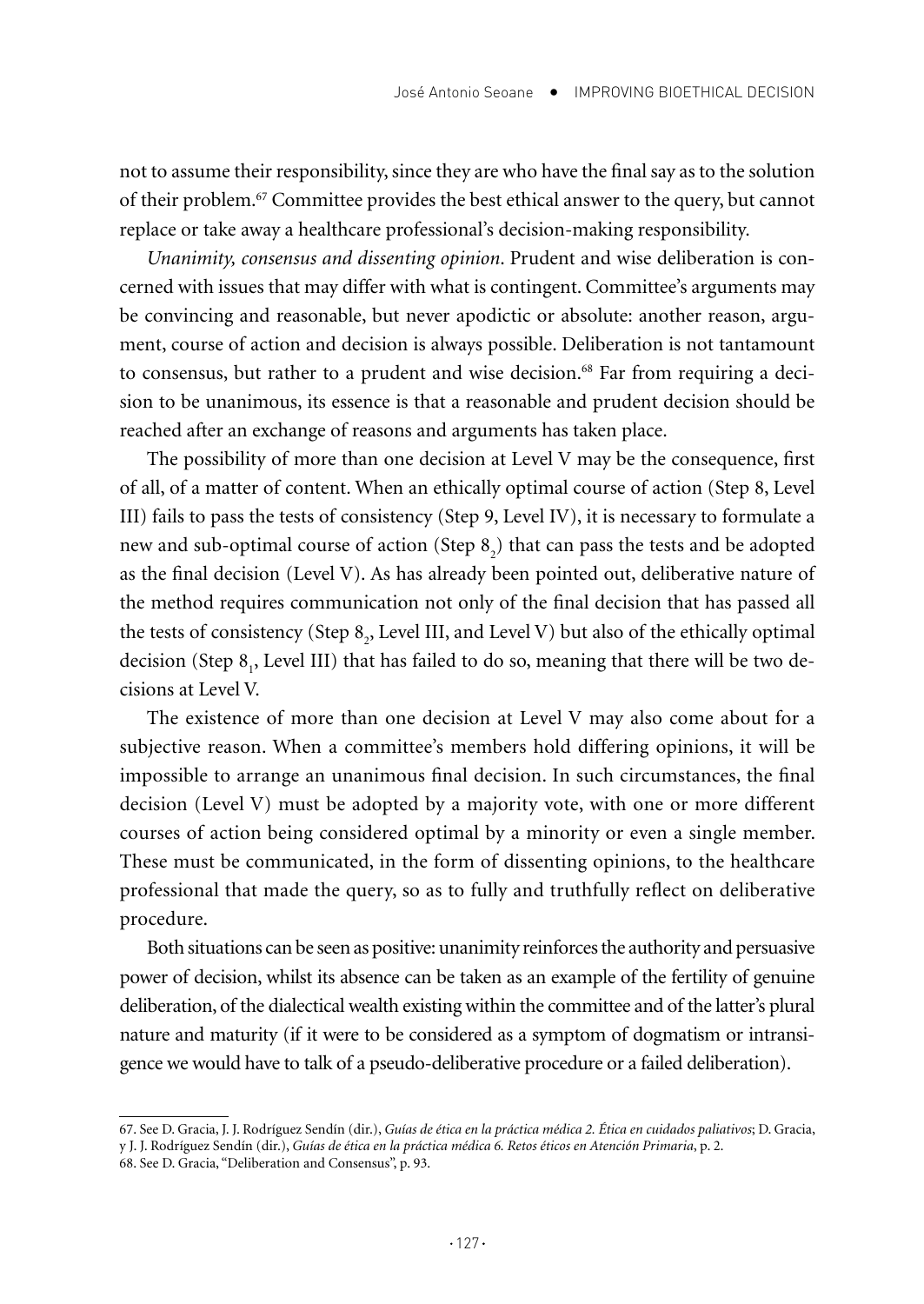A plurality of decisions of this kind is a true reflection of deliberative procedure and enriches the answer to the query, adding an educational dimension to the committee's intervention. The healthcare professional, who has taken the decision, will have more than one option at their disposal, even though the committee's answer establishes an order of priority by proposing one of the decisions as the final one, either because it satisfies the greatest majority or because it is the only one that pass all the tests of consistency, putting forward the others as less optimal alternatives.

## **A revised deliberative procedure**

The deliberative method has been enhanced through each of its successive versions. Respective its structure and formulations I put forward a further revision, which aims to be a fuller, more coherent and more accurate version of the current bioethical deliberative procedure:

I. Presentation of facts.

Presentation of the case.

II. Deliberation on facts.

Deliberation of the case facts.

III. Deliberation on values.

Identification of moral issues presented by the case.

Choice of the moral problem to be discussed.

Determination of the values in conflict.

IV. Deliberation of duties.

Identification of extreme courses of action.

Search for intermediate courses of action.

Choice of the optimal course of action.

V. Deliberation on the consistency of the decision.

Tests of consistency.

Test of legality. Test of publicity. Test of time. Test of universalizability. Test of feasibility.